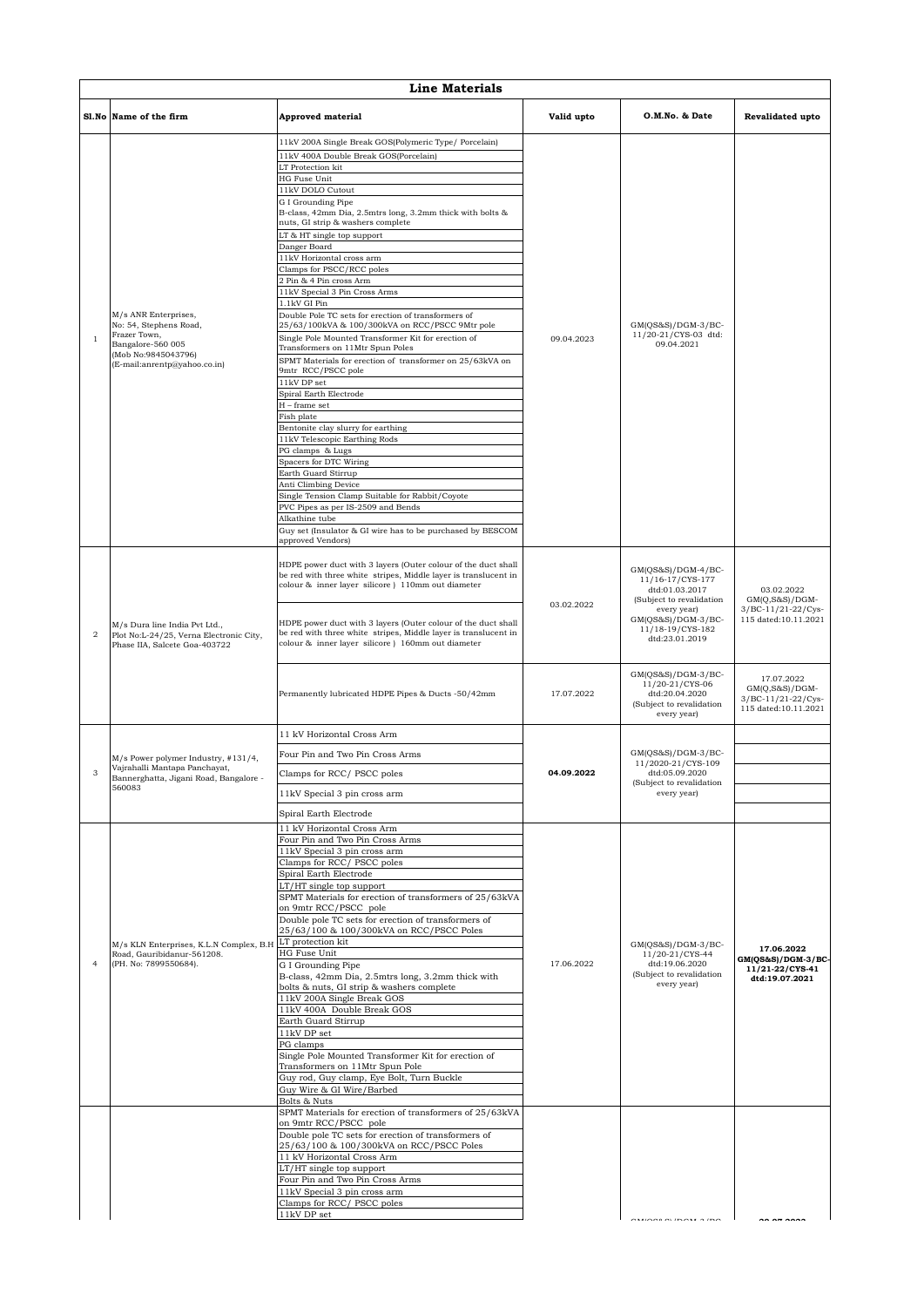| 5              | M/s K.N Venkatachala Setty & Sons., Bar<br>Line Road, Tumkur-572101<br>(Ph No: 0816-2277841)                                                                                                          | PG clamps<br>G I Grounding Pipe<br>B-class, 42mm Dia, 2.5mtrs long, 3.2mm thick with<br>bolts & nuts, GI strip & washers complete<br>H- Frame set<br>Fish plate<br>Earth Guard Stirrup<br>11kV Danger Board<br>Alkathine tubes<br><b>Anticlimbing Device</b><br>Guy set (Insulator & GI Wire has to be purchased by<br>BESCOM approved vendors)<br>11kV HG Fuse Unit<br>11kV 200A Single Break GOS                                                                                                                                                                                                                                                                                                                     | 18.06.2022 | GM(QS&S)/DGM-3/BC-<br>11/20-21/CYS-53 dtd:<br>30.06.2020<br>(Subject to revalidation<br>every year) | 20.07.2023<br>BESCOM/GM(QS&S)/<br>DGM-3/BC-11/21-<br>22/CYS-43<br>dtd:20.07.2021 |
|----------------|-------------------------------------------------------------------------------------------------------------------------------------------------------------------------------------------------------|------------------------------------------------------------------------------------------------------------------------------------------------------------------------------------------------------------------------------------------------------------------------------------------------------------------------------------------------------------------------------------------------------------------------------------------------------------------------------------------------------------------------------------------------------------------------------------------------------------------------------------------------------------------------------------------------------------------------|------------|-----------------------------------------------------------------------------------------------------|----------------------------------------------------------------------------------|
| 6              | M/s Saraswathi Steel Industries,<br>Bar line Road,<br>Tumkur-575101<br>(PH. No: 9980375848).                                                                                                          | SPMT Materials for erection of transformers of 25/63kVA<br>on 9mtr RCC/PSCC pole<br>Double pole TC sets for erection of transformers of<br>25/63/100 & 100/300kVA on RCC/PSCC Poles<br>11 kV Horizontal Cross Arm<br>LT/HT single top support<br>Four Pin and Two Pin Cross Arms<br>Clamps for RCC/ PSCC poles<br>11kV DP set<br>PG clamps<br>G I Grounding Pipe<br>B-class, 42mm Dia, 2.5mtrs long, 3.2mm thick with<br>bolts & nuts, GI strip & washers complete<br>H Frame set<br>Fish plate<br>Earth Guard Stirrup<br>11kV Danger Board<br>Alkathine tubes<br><b>Anticlimbing Device</b><br>Guy set (Insulator & GI Wire has to be purchased by<br><b>BESCOM</b> approved vendors)                                 | 18.06.2022 | GM(QS&S)/DGM-3/BC-<br>11/20-21/CYS-45 dtd:<br>19.06.2020<br>(Subject to revalidation<br>every year) | 20.07.2023<br>BESCOM/GM(QS&S)/<br>DGM-3/BC-11/21-<br>22/CYS-44<br>dtd:20.07.2021 |
| $\overline{7}$ | M/s Balaji Enterprises, Shed No: L7,<br>KSSIDC, Industrial Estate, B.H Road,<br>Tumkur-575103<br>(PH. No: 9986855653, 9980725482).                                                                    | SPMT Materials for erection of transformers of 25/63kVA<br>on 9mtr RCC/PSCC pole<br>Double pole TC sets for erection of transformers of<br>25/63/100 & 100/300kVA on RCC/PSCC Poles<br>11 kV Horizontal Cross Arm<br>LT/HT single top support<br>Four Pin and Two Pin Cross Arms<br>11kV Special 3 pin cross arm<br>Clamps for RCC/PSCC poles<br>11kV DP set<br>PG clamps<br>G I Grounding Pipe<br>B-class, 42mm Dia, 2.5mtrs long, 3.2mm thick with<br>bolts & nuts, GI strip & washers complete<br>H- Frame set<br>Fish plate<br>Earth Guard Stirrup<br>11kV Danger Board<br>Alkathine tubes<br><b>Anticlimbing Device</b><br>Guy set (Insulator & GI Wire has to be purchased by<br><b>BESCOM</b> approved vendors) | 18.06.2022 | GM(QS&S)/DGM-3/BC-<br>11/20-21/CYS-47 dtd:<br>19.06.2020<br>(Subject to revalidation<br>every year) | 20.07.2023<br>BESCOM/GM(QS&S)/<br>DGM-3/BC-11/21-<br>22/CYS-45<br>dtd:20.07.2021 |
|                |                                                                                                                                                                                                       |                                                                                                                                                                                                                                                                                                                                                                                                                                                                                                                                                                                                                                                                                                                        |            |                                                                                                     | 25.05.2022<br>GM(QS&S)/DGM-3/BC-                                                 |
|                |                                                                                                                                                                                                       | 9kV, 5kA, Polymer Surge Arrester                                                                                                                                                                                                                                                                                                                                                                                                                                                                                                                                                                                                                                                                                       | 25.05.2022 |                                                                                                     | 11/21-22/CYS-85<br>dtd:17.09.2021                                                |
| 8              | M/s Spoorthy Metal Technologies Pvt<br>Ltd.,<br>No: 39, Raghavendra Industrial Estate,<br>Peenya 2 nd stage,<br>Bangalore-560 058<br>Contact No: 9036928643                                           | 11kV 400A Double Break GOS (Porcelain/Polymeric)<br>11kV, 200A Single Break GOS (Porcelain/Polymeric)<br>G I Grounding Pipe<br>B-class, 42mm Dia, 2.5mtrs long, 3.2mm thick with bolts &<br>nuts, GI strip & washers complete                                                                                                                                                                                                                                                                                                                                                                                                                                                                                          | 17.09.2023 | $GM(QS&S)/DGM-3/BC-$<br>11/21-22/CYS-85<br>dtd:17.09.2021                                           |                                                                                  |
| $\mathbf{Q}$   | M/s Shubham Comtech & Exports Pvt<br>Ltd.,<br>84 & 85, Bommsandra - Jigani Link Road,<br>KIADB Jigani Indl. Area, Bangalore -<br>560105<br>Contact No: 080-41213130<br>Email: poleshubham@yahoo.co.in | G I Grounding Pipe<br>B-class, 42mm Dia, 2.5mtrs long, 3.2mm thick with<br>bolts & nuts, GI strip & washers complete<br>2 Pin & 4 Pin cross Arm<br>Clamps for PSCC/RCC poles<br>Double pole TC set for erection of transformers of<br>25/63/100kVA & 100/300kVA on RCC/PSCC 9Mtr pole<br>Single pole mounted transformer kit for erection of<br>transformers on 11Mtr Spun Pole<br>SPMT Materials for erection of transformer on 25/63kVA<br>on 9mtr RCC/PSCC pole<br>11kV Horizontal Cross Arms<br>LT & HT Single top support<br>Guy set (Insulator & GI wire has to be purchased by<br>BESCOM approved Vendors)<br>GI Wire & Guy wire                                                                                | 21.12.2022 | GM(QS&S)/DGM-3/BC-<br>11/20-21/CYS-197<br>22.12.2020                                                |                                                                                  |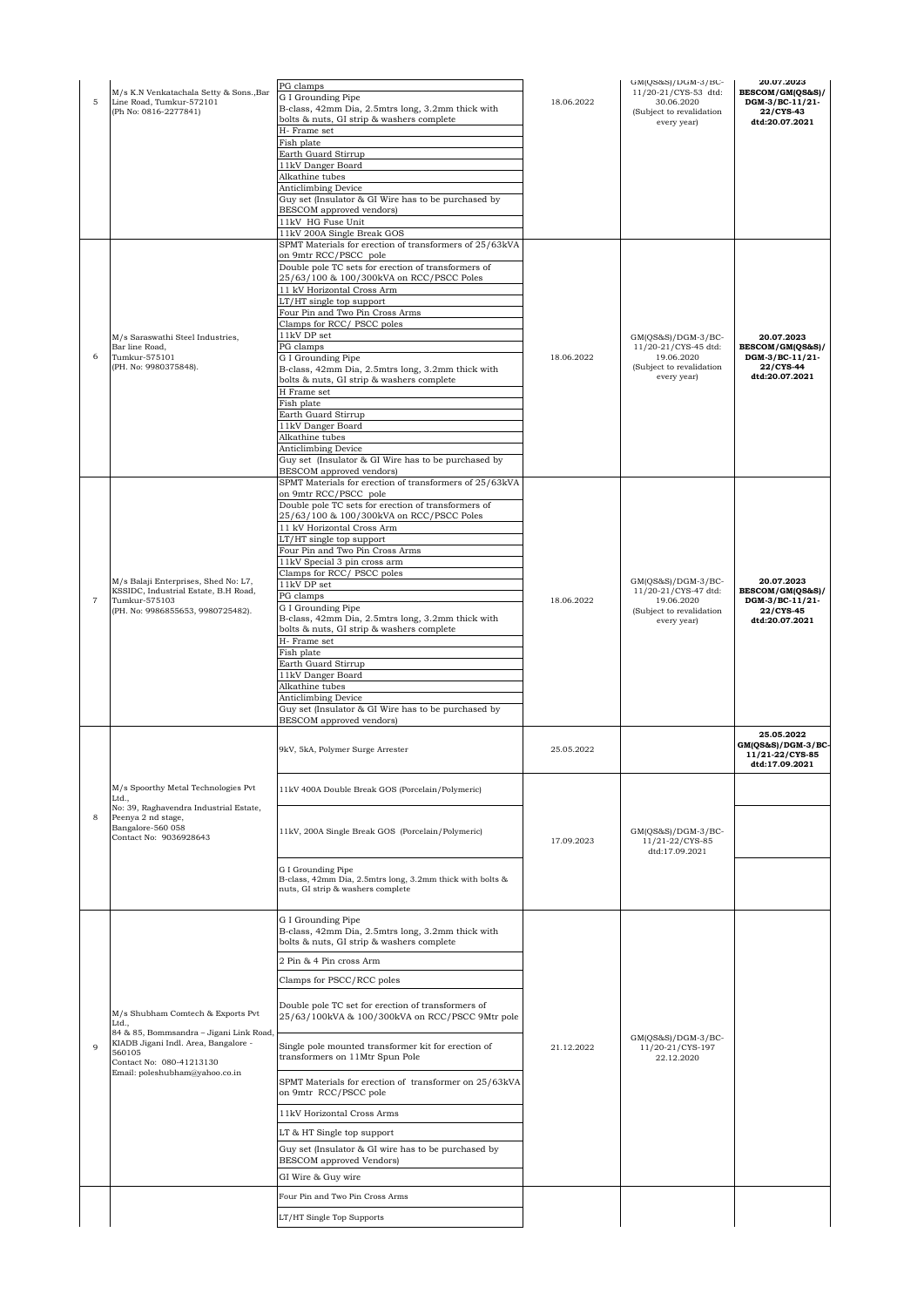| 10 | M/s Geetha Electrical & Hardwares, Sy<br>No. 253/3, Mahadeva Kodigehalli,<br>(Gopalapura) Bagalur Post, Bangalore<br>North, Bangalore-562149<br>Ph No:<br>9845535447, 9535788333<br>Email: geethaconcretepoles@gmail.com                            | Guy set(Insulator & GI Wire has to be purchased by BESCOM<br>approved vendors)<br>11kV special 3 Pin Cross Arms<br>SPMT Materials for erection of transformers of 25/63kVA on<br>9mtr RCC/PSCC<br>Double pole TC sets for erection of transformers of 25/63/100<br>& 300kVA on RCC/PSCC Poles<br>11kV DP Set<br>11kV Horizontal Cross Arms<br>Clamps for RCC/ PSCC poles<br>Earth Guard Stirrup<br>Single Pole Mounted Transformer Kit for erection of<br>transformers on 11Mtr Spun pole<br>Spiral earth electrode<br>GI Grounding Pipe/Earthing Pipe:<br>B class, 40mm Dia, 2.5mtr long 3.2mm Thick<br>H-Frame set for mounting GOS                                                                                                                                                                                                                                                                                                                                                                                                      | 04.03.2023 | $GM(QS&S)/DGM-3/C-$<br>11/19-20/CYS-154<br>dtd:14.11.2019<br>(Subject to revalidation<br>every year) | 04.03.2023<br>GM(QS&S)/DGM-3/BC-<br>11/20-21/CYS-275<br>dtd:04.03.2021 |
|----|-----------------------------------------------------------------------------------------------------------------------------------------------------------------------------------------------------------------------------------------------------|--------------------------------------------------------------------------------------------------------------------------------------------------------------------------------------------------------------------------------------------------------------------------------------------------------------------------------------------------------------------------------------------------------------------------------------------------------------------------------------------------------------------------------------------------------------------------------------------------------------------------------------------------------------------------------------------------------------------------------------------------------------------------------------------------------------------------------------------------------------------------------------------------------------------------------------------------------------------------------------------------------------------------------------------|------------|------------------------------------------------------------------------------------------------------|------------------------------------------------------------------------|
| 11 | M/s Omkar Industries, Sy No: 35/1,<br>Besides Anu Bricks, Bhamannahally,<br>Bellavi Hobli, kora, Tumukuru<br>(Mob No: 9844621920, 7259155842)<br>(E- mail: swamydine@gmail.com)                                                                     | 2 Pin & 4 Pin cross Arm<br>LT & HT single top support<br>11kV Horizontal cross arm<br>Guy set (Insulator & GI wire has to be purchased by BESCOM<br>approved Vendors)<br>11kV Special 3 Pin Cross Arms<br>Single Pole Mounted Transformer Kit for erection of<br>Transformers on 11Mtr Spun Poles<br>SPMT Materials for erection of transformer on 25/63kVA on<br>9mtr RCC/PSCC pole<br>Double Pole TC sets for erection of transformers of<br>25/63/100kVA & 100/300kVA on RCC/PSCC 9Mtr pole<br>LT protection kit<br>H - frame set for fixing GOS for DP structure<br>11kV DP set<br>Alkathine Tubes<br>Danger Board<br>Clamps for PSCC/RCC poles<br>Earth Guard Stirrup<br>Spiral Earth Electrode<br>G I Grounding Pipe<br>B-class, 42mm Dia, 2.5mtrs long, 3.2mm thick with bolts &<br>nuts, GI strip & washers complete<br>Aluminium & Copper Lugs<br>PG clamps<br>3 GOS and 1 GOS Frame set for Spun pole with & without<br>transformers seating<br>Spacers for DTC Wiring<br>G.I.Pipe B-class as per IS-1239<br><b>HG Fuse Unit</b> | 01.12.2022 | GM(QS&S)/DGM(Ele)-3/ BC-<br>11/20-21/CYS-177<br>dtd:02.12.2020                                       |                                                                        |
| 12 | M/s Adishakthi Electricals, Ahishakthi<br>Sadana, Adishakthi Nagar Opp. Indian<br>Petrol Bunk Challakere Road, Chitradurga<br>577501.<br>Phone No:9341588118                                                                                        | Four Pin and Two Pin Cross Arms & LT/HT Single Top<br>Supports<br>Guy set (Insulator & GI Wire has to be purchased by BESCOM<br>approved vendors)<br>11kV special 3 Pin Cross Arms<br>SPMT Materials for erection of transformers of 25/63kVA on<br>9mtr RCC/PSCC<br>Double pole TC sets for erection of transformers of<br>25/63/100kVA & 100/300kVA on RCC/PSCC Poles<br>11kV DP Set<br>11kV Horizontal Cross Arms<br>Clamps for RCC/ PSCC poles<br>Earth Guard Stirrup<br>Single Pole Mounted Transformer Kit for erection of<br>transformers on 11Mtr Spun pole<br>Spiral earth electrode<br>GI Grounding Pipe/Earthing Pipe:<br>B class, 40mm Dia, 2.5mtr long 3.2mm Thick<br>H-Frame set for mounting GOS                                                                                                                                                                                                                                                                                                                            | 19.02.2023 | GM(OS&S)/DGM-3/C-<br>11/19-20/CYS-177<br>dtd:24.12.2019<br>(Subject to revalidation<br>every year)   | 19.02.2023<br>GM(QS&S)/DGM-3/BC-<br>11/20-21/CYS-253<br>dtd:19.02.2021 |
|    | M/s Harshini Tele Systems, Plot No:94/A,<br>Phase-II, Sector - II, Lane No.17, IDA,<br>Cherlapally, Hyderabad - 500051,<br>13 Medchal Dist. Telangana State.<br>Phone No: 9246332288,<br>Email:harshinits@gmail.com,<br>m.muralidharbabu@gmail.com. | 11kV Spun pole structural materials with single and 3 GOS<br>system                                                                                                                                                                                                                                                                                                                                                                                                                                                                                                                                                                                                                                                                                                                                                                                                                                                                                                                                                                        | 06.06.2022 | $GM(QS&S)/DGM-3/BC-$<br>11/20-21/CYS-39<br>dtd:08.06.2020<br>(Subject to revalidation<br>every year) |                                                                        |
| 14 | M/s Prakash Metal Products,<br>Ayodya Village, Near Kempageri, Karwar<br>Road, Hubli-580024<br>Ph No: 0836-2303024<br>E-mail:prakash_pmp@yahoo.co.in                                                                                                | 11kV 200A Single Break GOS<br>11kV 400A Double Break GOS<br>LT Protection Kit<br>Four Pin and Two Pin Cross Arms and 11kV special 3 Pin<br>Cross Arms<br>SPMT Materials for erection of transformers of 25/63kVA on<br>9mtr RCC/PSCC<br>Single Pole Mounted Transformer Kit for erection of<br>transformers on 11Mtr Spun pole<br>Double pole TC sets for erection of transformers of 25/63/100<br>& 100/300kVA on RCC&PSCC Poles<br>11kV DP set<br>Clamps for RCC/ PSCC poles<br><b>HG Fuse Unit</b><br>11kV Horizontal Cross Arm<br>LT/HT Single Top Supports<br>Guy rod, Guy clamp, Eye Bolt, Turn Buckle<br>Spiral Earth Electrode<br>GI Grounding Pipe:<br>B class, 40mm Dia, 2.5mtr long 3.2mm Thick with bolts &<br>nuts, GI Strip & washers complete                                                                                                                                                                                                                                                                               | 11.08.2023 | $GM(QS&S)/DGM-3/BC-$<br>11/21-22CYS-62<br>dtd:12.08.2021                                             |                                                                        |
|    |                                                                                                                                                                                                                                                     | Double Pole TC sets for erection of transformers of<br>25/63/100kVA & 100/300kVA on RCC/PSCC 9Mtr pole<br>Single Pole Mounted Transformer Kit for erection of<br>Transformers on 11Mtr Spun Poles                                                                                                                                                                                                                                                                                                                                                                                                                                                                                                                                                                                                                                                                                                                                                                                                                                          |            |                                                                                                      |                                                                        |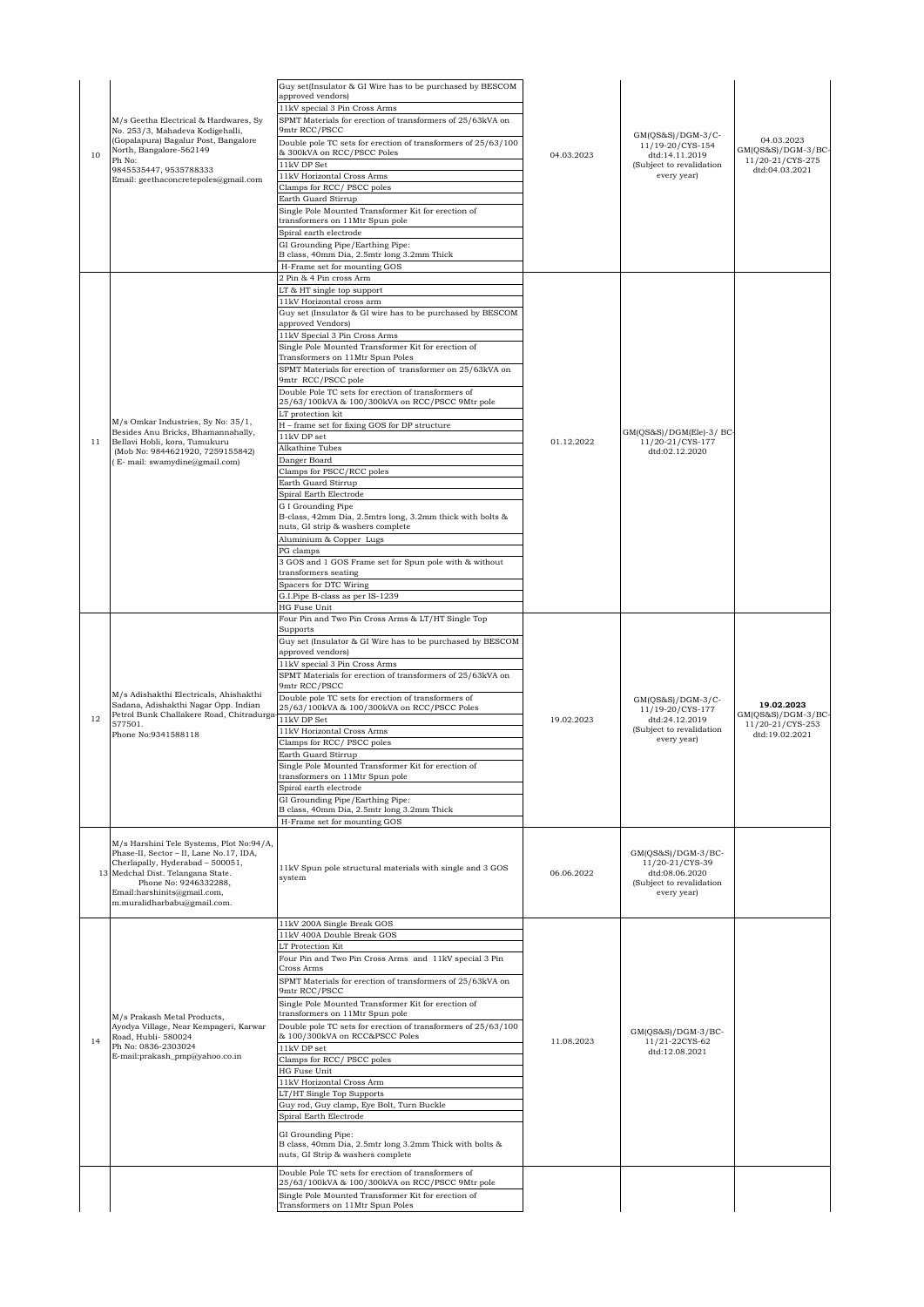| 15 | M/s Varsha Fab Tech,<br>plot No:R-97, KSSIDC Indl, II stage, Area<br>Antharasanahalli, Tumkuru<br>Ph No:7022593344/7022593345<br>E-mail: varshafabtech@gmail.com                                                                                                                                        | SPMT Materials for erection of transformer on 25/63kVA on<br>9mtr RCC/PSCC pole<br>LT & HT single top support<br>11kV DP set<br>11 kV Horizontal Cross Arm<br>11kV Special three pin cross arm<br>Four and Two pin cross arms<br><b>Fish Plate</b><br>Guy set (Insulator & GI wire has to be purchased by BESCOM<br>approved Vendors)<br>GI Grounding pipe, B - Class, 42mm dia, 2.5mtrs long, 3.2mm<br>thick with bolts nuts, GI Strips and washers complete<br>Earth Guard Stirrup<br>Anti Climbing Device<br>Sprial Earth Electrode<br>Spacers for DTC wiring<br>PG Clamps & Lugs<br>Danger Board                                                                                                                                                                                                                   | 19.02.2023               | $GM(QS&S)/DGM-3/BC-$<br>11/20-21/CYS-254<br>dtd:19.02.2021                                         |                                                                          |
|----|---------------------------------------------------------------------------------------------------------------------------------------------------------------------------------------------------------------------------------------------------------------------------------------------------------|------------------------------------------------------------------------------------------------------------------------------------------------------------------------------------------------------------------------------------------------------------------------------------------------------------------------------------------------------------------------------------------------------------------------------------------------------------------------------------------------------------------------------------------------------------------------------------------------------------------------------------------------------------------------------------------------------------------------------------------------------------------------------------------------------------------------|--------------------------|----------------------------------------------------------------------------------------------------|--------------------------------------------------------------------------|
| 16 | M/s Raghavendra Enterprises,<br>#205, Gidadakonehalli Village,<br>Yeshwantpur Hobli, Muddinapalya,<br>Bangalore-560091.<br>Ph No: 9742628064<br>E-mail: bs.sandeep30@gmail.com                                                                                                                          | Four Pin and Two Pin Cross Arms<br>Guy set (Insulator & GI wire has to be purchased by BESCOM<br>approved Vendors)<br>11kV special 3 Pin Cross Arms<br>Double pole TC sets for erection of transformers of<br>25/63/100kVA & 100/300 kVA on RCC/PSCC Poles<br>LT/HT Single Top Supports<br>SPMT Materials for erection of transformers of 25/63kVA on<br>9mtr RCC/PSCC Pole<br>H-Frame set for mounting GOS<br>11kV DP Set<br>11kV Horizontal Cross Arms<br>Clamps for RCC/ PSCC poles<br>Single Pole Mounted Transformer Kit for erection of<br>transformers on 11Mtr Spun pole<br>Spiral earth electrode<br>GI Grounding pipe, B - Class, 42mm dia, 2.5mtrs long, 3.2mm<br>thick with bolts nuts, GI Strips and washers complete<br>Universal Hook<br>Alkathine tube<br>Fish Plate<br>GI Pipe B-class as per IS-1239 | 20.03.2023               | $GM(QS&S)/DGM-3/BC-$<br>11/20-21/CYS-284<br>dtd:20.03.2021                                         |                                                                          |
| 17 | M/s Orange Power T & D Equipments Pvt<br>Ltd.,<br>Regd Off No: 2, Small Scale Industrial<br>Area, 1st Cross, Rajajinagar, Bangalore -<br>560010 (Factory Unit: No.233, KIADB<br>Industrial Area, 3rd phase, Malur-<br>563130, (Kolar Dist))<br>E-mail: orange.power@rediffmail.com<br>Ph no:9845243011. | H.G. Fuse Unit<br>LT Protections Kit<br>DOLO cutouts<br>G I Grounding Pipe<br>B-class, 42mm Dia, 2.5mtrs long, 3.2mm thick with bolts &<br>nuts, GI strip & washers complete<br>GI Pipes B-class as per IS 1239<br>PVC Pipes<br>Spiral Earth Electrode<br>Spacers for DTC Wiring<br>PG clamps & Lugs<br>Danger Board<br>Alkathine tubes<br><b>Bolts and Nuts</b><br>11kV 200A Single Break GOS(ceramic Type)<br>11kV & 1.1kV GI Pins<br>G.I. Wire & Guy Wire                                                                                                                                                                                                                                                                                                                                                           | 19.03.2023<br>28.02.2022 | GM(QS&S)/DGM-3/BC-<br>11/19-20/CYS-219<br>dtd:05.03.2020 (Subject to<br>revalidation every year)   | 19.03.2023<br>$GM(QS&S)/DGM-3/BC-$<br>11/20-21/CYS-282<br>dtd:19.03.2021 |
| 18 | M/s Hari Krishna Electrical Works,<br>Sy No:80/3, Koratagere,<br>Urdigere Main Road,<br>Koratagere - 572129,<br>Tumkur Dist<br>Ph No: 9606135191                                                                                                                                                        | Four Pin and Two Pin Cross Arms<br>11kV Special 3 pin cross arm<br>11 kV Horizontal Cross Arm<br>LT/HT single top support<br>Single Pole Mounted Transformer Kit for erection of<br>Transformers on 11Mtr Spun Pole<br>Double pole TC sets for erection of transformers of 25/63/100<br>& 100/300kVA on RCC/PSCC Poles<br>SPMT Materials for erection of transformers of 25/63kVA on<br>9mtr RCC/PSCC<br>G I Grounding Pipe<br>B-class, 42mm Dia, 2.5mtrs long, 3.2mm thick with<br>bolts & nuts, GI strip & washers complete<br>Danger Board<br>Guy rod, Guy clamp, Eye Bolt<br>PG clamps<br>Aluminium Lugs/Copper Lugs<br>Four Pin and Two Pin Cross Arms<br>11kV Special 3 pin cross arm                                                                                                                            | 05.03.2022               | $GM(QS&S)/DGM-3/BC-$<br>11/19-20/CYS-226<br>dtd:13.03.2020 (Subject to<br>revalidation every year) |                                                                          |
|    |                                                                                                                                                                                                                                                                                                         | 11 kV Horizontal Cross Arm<br>LT/HT single top support<br>Danger Board                                                                                                                                                                                                                                                                                                                                                                                                                                                                                                                                                                                                                                                                                                                                                 |                          |                                                                                                    |                                                                          |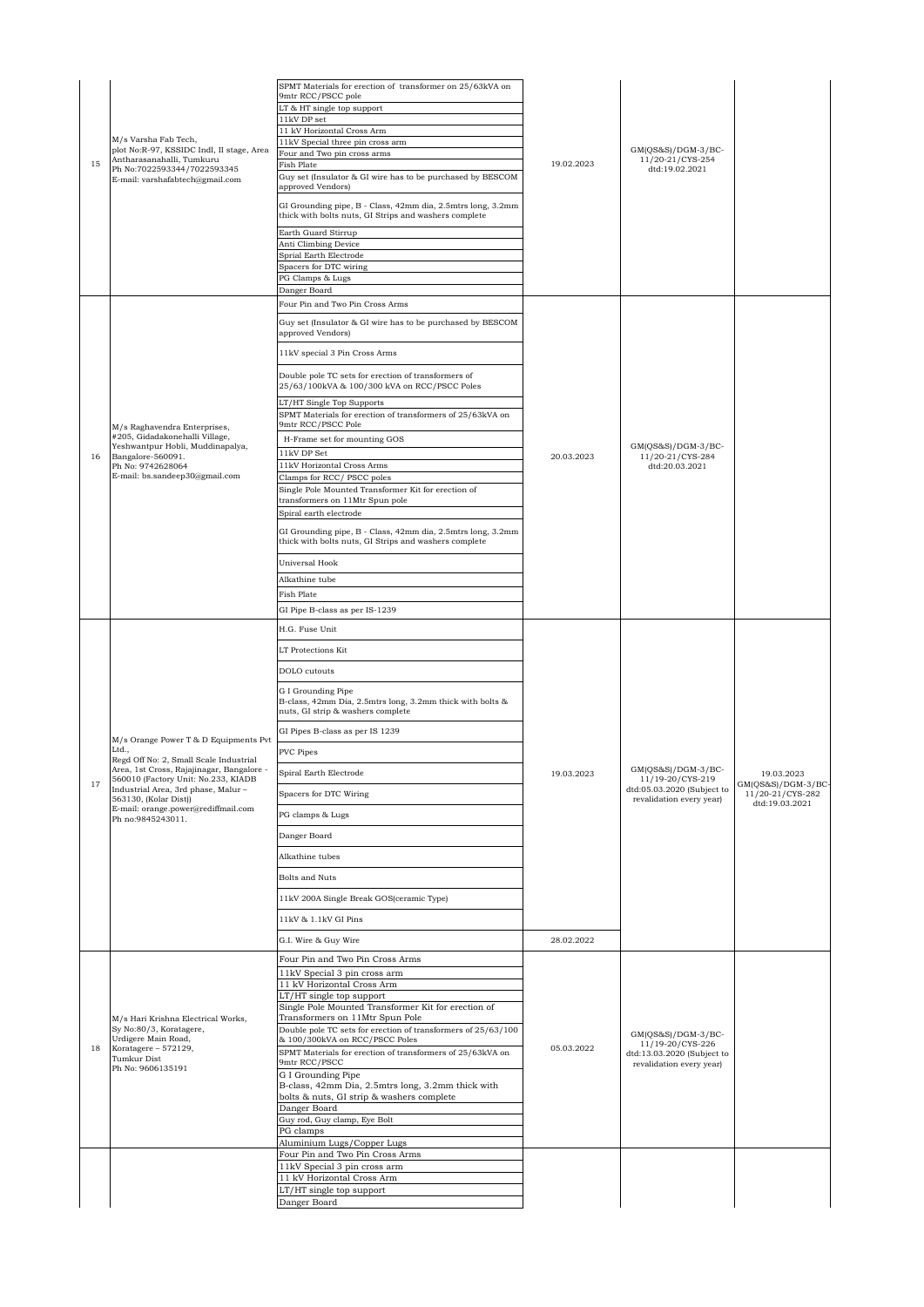| 19 | M/s Sampurna Enterprises,<br>Plot No: R-3 & 18, KSSIDC Ltd, Industrial<br>Estate, Hosahalli Camp, Sindhanur -<br>584148<br>Ph No: 9739384442,9742243677<br>E-mail:<br>sampurnaenterprises14@gmail.com                        | G I Grounding Pipe<br>B-class, 42mm Dia, 2.5mtrs long, 3.2mm thick with<br>bolts & nuts, GI strip & washers complete<br>Anchor Rod<br>Double pole TC sets for erection<br>SPMT Materials for erection of transformers of 25/63kVA on<br>RCC/PSCC 9mtr Pole<br>Guy rod, Turn Buckle, Eye Bolt & Guy clamp,<br>Spiral earth electrodes<br>RCC/PSCC Pole clamps<br>11kV 200A Single Break GOS<br>LT Protection kit<br><b>HG Fuse Unit</b>                                                                                                                                                                                                                               | 02.03.2022 | $GM(QS&S)/DGM-3/BC-$<br>11/20-21/CYS-01<br>dtd:15.04.2020<br>(Subject to revalidation<br>every year)     |                                                                         |
|----|------------------------------------------------------------------------------------------------------------------------------------------------------------------------------------------------------------------------------|----------------------------------------------------------------------------------------------------------------------------------------------------------------------------------------------------------------------------------------------------------------------------------------------------------------------------------------------------------------------------------------------------------------------------------------------------------------------------------------------------------------------------------------------------------------------------------------------------------------------------------------------------------------------|------------|----------------------------------------------------------------------------------------------------------|-------------------------------------------------------------------------|
| 20 | M/s Roopa Construction Company, Regd<br>office: Jyothi building, maidan road,<br>Mangalore-575001<br>(Factory unit: Kuthanoor village 83,<br>Callicut road, kuthanoor village,<br>Chamrajnagar-571313)<br>Ph No:0824-2426976 | 4 pin X arms & 2 Pin Cross Arms<br>Special 3 pin cross arm<br>11kV Horizontal cross arm<br>G.I pipe<br>Guv rod<br>H-frame set for mounting GOS<br>11kV DP set<br>Clamps for RCC/PSCC poles<br>Spiral earth electrode<br>SPMT material for erection of transformers of 25/63 kVA on<br>9mtr RCC / PSCC poles<br>Double pole TC set for erection of transformers of<br>25/63/100kVA & 100/300kVA on 9mtr RCC/PSCC poles                                                                                                                                                                                                                                                | 20.04.2022 | $GM(Q, S&S)/DGM-3/BC-$<br>11/20-21/Cys-21<br>dated:27.05.2020<br>(Subject to revalidation<br>every year) |                                                                         |
| 21 | M/s Ductrove Innovations Private Ltd.,<br>No:41, Karnataka Industrial Area<br>Development board, Industrial area<br>Chikkaballapur-562 101<br>Email id:info@ductrove.com                                                     | Permanently lubricated HDPE Pipes & Ducts -50/42mm,<br>40/33mm                                                                                                                                                                                                                                                                                                                                                                                                                                                                                                                                                                                                       | 29.05.2025 | $GM(Q,S&S)/DGM-3/BC-$<br>11/20-21/Cys-128<br>dated:22.09.2020                                            | 11.11.2023<br>$GM(QS&S)/DGM-3/BC-$<br>1/21-22/CYS-121<br>dtd:12.11.2021 |
| 22 | M/s Sri Bhairaveshwara Industries,<br>Sy No.76, Plot No.49,<br>Sri Bhairaveshwara Industries,<br>2nd phase, Kasaba Hobli, Nosagere<br>Village, Malur, KIADB Industrial Area,<br>Kolar<br>Ph No: 8892969394                   | Four Pin and Two Pin Cross Arms<br>11kV Special 3 pin cross arm<br>Guy rod<br>11 kV Horizontal Cross Arm<br>LT/HT single top support<br>Clamps for RCC/PSCC poles<br>11kV DP set<br>SPMT Materials for erection of transformers of 25/63kVA<br>on 9mtr RCC/PSCC pole<br>Double pole TC sets for erection of transformers of<br>25/63/100 & 100/300kVA on RCC/PSCC Poles<br>Single Pole Mounted Transformer Kit for erection of<br>Transformers on 11Mtr Spun Pole                                                                                                                                                                                                    | 30.05.2022 | $GM(Q,S&S)/DGM-3/BC-$<br>11/20-21/Cys-36<br>dated:02.062020<br>(Subject to revalidation<br>every year)   |                                                                         |
| 23 | M/s Divya Industries,<br>#71, Behind Maruthi wines, Narasimha<br>swamy layout,<br>Laggere Ring road, Laggere,<br>Bangalore-560058<br>Ph No: 9945707646                                                                       | 11 kV Horizontal Cross Arm<br>Four Pin and Two Pin Cross Arms<br>11kV Special 3 pin cross arm<br>Guy rod<br>Clamps for RCC/PSCC poles<br>Spiral Earth Electrode<br>LT/HT single top support<br>SPMT Materials for erection of transformers of 25/63kVA<br>on 9mtr RCC/PSCC pole<br>Double pole TC sets for erection of transformers of<br>25/63/100 & 100/300kVA on RCC/PSCC Poles<br>G I Grounding Pipe<br>B-class, 42mm Dia, 2.5mtrs long, 3.2mm thick with<br>bolts & nuts, GI strip & washers complete<br>11kV DP set                                                                                                                                            | 29.05.2022 | $GM(Q,S&S)/DGM-3/BC-$<br>11/20-21/Cys-48<br>dated:19.062020<br>(Subject to revalidation<br>every year)   |                                                                         |
| 24 | M/s Siri and Co.,<br>Plot No.82, Survey No: 24, Jai matha Rice<br>Industries, Antharasanahalli Industrial<br>are, Tumkur-572106 Mob No:<br>9900050508, 9481367126                                                            | 11 kV Horizontal Cross Arm<br>Four Pin and Two Pin Cross Arms<br>Clamps for RCC/PSCC poles<br>SPMT Materials for erection of transformers of 25/63kVA<br>on 9mtr RCC/PSCC pole<br>Single Pole Mounted Transformer Kit for erection of<br>Transformers on 11Mtr Spun Pole<br>Double pole TC sets for erection of transformers of<br>25/63/100 & 100/300kVA on RCC/PSCC Poles<br>LT/HT single top support<br>Guy Set<br>H Frame set<br>Spiral Earth Electrode<br>G I Grounding Pipe<br>B-class, 42mm Dia, 2.5mtrs long, 3.2mm thick with<br>bolts & nuts, GI strip & washers complete<br>Earth Guard Stirrup<br>11kV Danger Board<br>11kV DP set                       | 17.07.2022 | $GM(Q,S&S)/DGM-3/BC-$<br>11/20-21/Cys-60<br>dated:17.07.2020<br>(Subject to revalidation<br>every year)  |                                                                         |
| 25 | M/s Shah Fab Tech,<br>Plot No:712/A, 4th cross, Karur Industrial<br>Area, Harihar Road, Davanagere -577004.<br>(Ph No:<br>8553918991, 9844444133)<br>(E-mail:<br>shahfabtech2017@gmail.com)                                  | Fish plate<br>SPMT Materials for erection of transformers of 25/63kVA on<br>9mtr RCC/PSCC pole<br>Double pole TC sets for erection of transformers of 25/63/100<br>& 100/300kVA on RCC/PSCC Poles<br>11 kV Horizontal Cross Arm<br>LT/HT single top support<br>Four Pin and Two Pin Cross Arms<br>11kV Special 3 pin cross arm<br>Spiral Earth Electrode<br>Clamps for RCC/ PSCC poles<br>11kV DP set<br>H frame set<br>G I Grounding Pipe<br>B-class, 42mm Dia, 2.5mtrs long, 3.2mm thick with bolts &<br>nuts, GI strip & washers complete<br>Fish plate<br>Earth Guard Stirrup<br>Guy set (Insulator & GI Wire has to be purchased by BESCOM<br>approved vendors) | 07.08.2022 | $GM(Q,S&S)/DGM-3/BC-$<br>11/20-21/Cys-68<br>dated:11.08.2020<br>(Subject to revalidation<br>every year)  |                                                                         |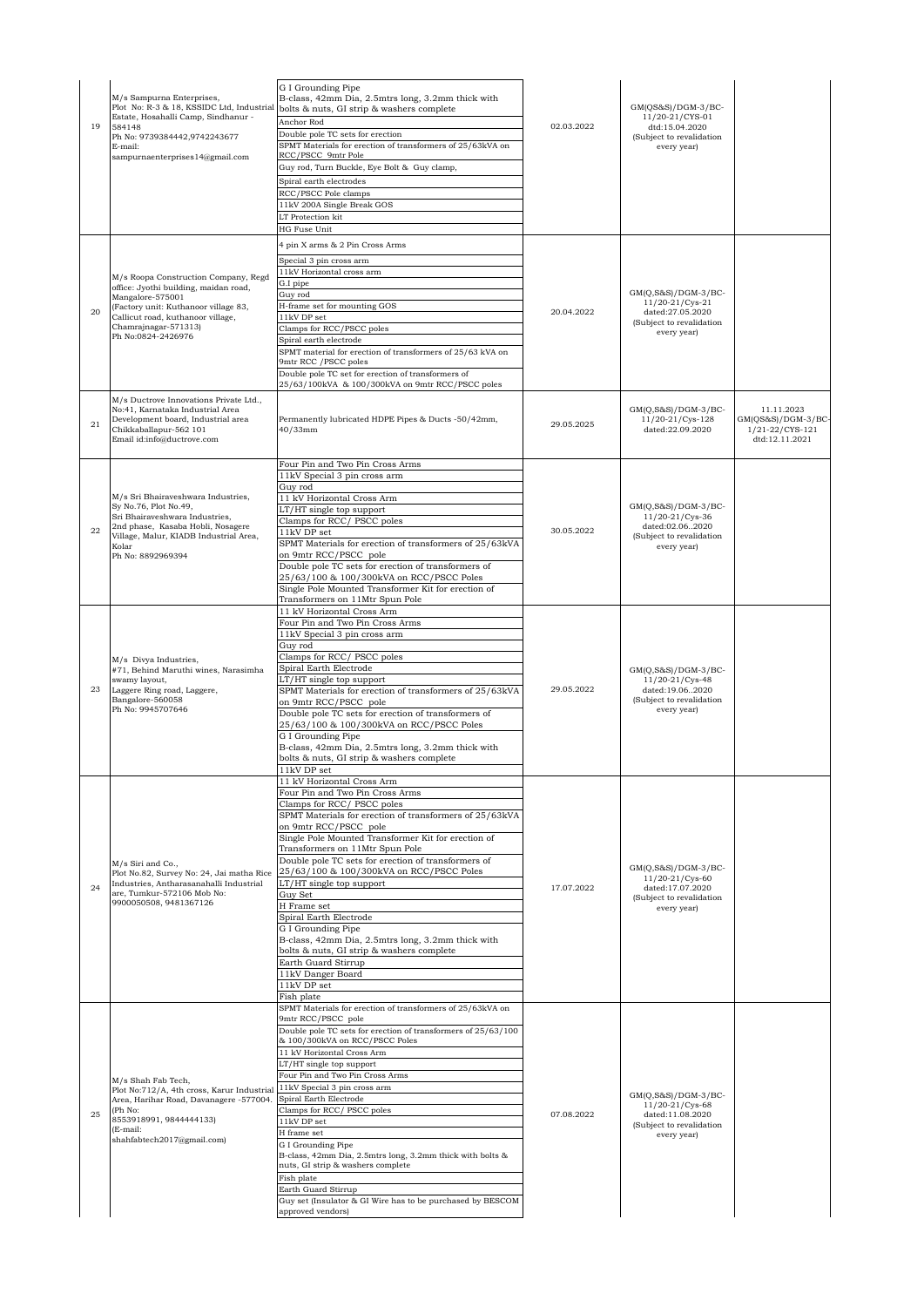|    |                                                                           | Bolts & Nuts                                                  |            |                                                                              |  |
|----|---------------------------------------------------------------------------|---------------------------------------------------------------|------------|------------------------------------------------------------------------------|--|
|    |                                                                           | 11 kV Horizontal Cross Arm                                    |            |                                                                              |  |
|    |                                                                           | Four Pin and Two Pin Cross Arms                               |            |                                                                              |  |
|    |                                                                           | 11kV Special 3 pin cross arm                                  |            |                                                                              |  |
|    |                                                                           | Guy rod, Guy clamp, Eye Bolt, Turn Buckle                     |            |                                                                              |  |
|    |                                                                           | Clamps for RCC/ PSCC poles                                    |            |                                                                              |  |
|    |                                                                           | Spiral Earth Electrode                                        |            |                                                                              |  |
|    |                                                                           | $LT/HT$ single top support                                    |            |                                                                              |  |
|    | M/s SSK Engineering & Fabrication                                         | SPMT Materials for erection of transformers of 25/63kVA on    |            |                                                                              |  |
|    | Works.                                                                    | 9mtr RCC/PSCC pole                                            |            | $GM(Q,S&S)/DGM-3/BC-$<br>11/20-21/Cys-72                                     |  |
| 26 | Survey No: 6/5, Rattihalli - Byadagi Road                                 | Double pole TC sets for erection of transformers of 25/63/100 | 29.05.2022 | dated:12.08.2020                                                             |  |
|    | Makari, Hirekerur(Tq.), Haveri(Dist).                                     | & 100/300kVA on RCC/PSCC Poles                                |            | (Subject to revalidation                                                     |  |
|    | Ph No: 9902750376/9900350068                                              | 11kV & 1.1kV GI Pins                                          |            | every year)                                                                  |  |
|    |                                                                           | G I Grounding Pipe                                            |            |                                                                              |  |
|    |                                                                           | B-class, 42mm Dia, 2.5mtrs long, 3.2mm thick with bolts &     |            |                                                                              |  |
|    |                                                                           | nuts, GI strip & washers complete                             |            |                                                                              |  |
|    |                                                                           | Fish plate                                                    |            |                                                                              |  |
|    |                                                                           | Earth Guard Stirrup                                           |            |                                                                              |  |
|    |                                                                           | $11kVDP$ set                                                  |            |                                                                              |  |
|    |                                                                           | PG clamps                                                     |            |                                                                              |  |
|    |                                                                           |                                                               |            |                                                                              |  |
|    |                                                                           | 11kV Special three pin cross arm                              |            |                                                                              |  |
|    |                                                                           | Four and Two pin cross arms                                   |            |                                                                              |  |
|    |                                                                           | 11kV Horizontal cross arm                                     |            |                                                                              |  |
|    |                                                                           | LT & HT single top support                                    |            |                                                                              |  |
|    |                                                                           | Guy set (Insulator & GI wire has to be purchased by BESCOM    |            |                                                                              |  |
|    |                                                                           | approved Vendors                                              |            |                                                                              |  |
|    |                                                                           | Spiral Earth Electrode                                        |            |                                                                              |  |
|    | M/s Kronax Engineering & Pressure<br>Vessels LLP, No.823/1A, 823/1B, Near | G I Grouding Pipe                                             |            |                                                                              |  |
|    | Kodikonda checkpost, kodur Village,                                       | B-class, 42mm Dia, 2.5mtrs long, 3.2mm thick                  |            | $GM(QS&S)/DGM-3/BC-$                                                         |  |
| 27 | Chillamathur, Anantapur District, Andhra                                  | Spacer for DTC wiring                                         | 17.08.2022 | 11/20-21/CYS-93<br>dtd:18.08.2020                                            |  |
|    | Pradesh(AP)                                                               | Danger Board                                                  |            | (Subject to revalidation                                                     |  |
|    | Contact No: +91 9980568975                                                | Earth Guard Stirrup                                           |            | every year)                                                                  |  |
|    | Email: info@kronax.in                                                     | 11kV DP set                                                   |            |                                                                              |  |
|    |                                                                           | Single Pole Mounted Transformer Kit for erection of           |            |                                                                              |  |
|    |                                                                           | Transformers on 11Mtr Spun Poles                              |            |                                                                              |  |
|    |                                                                           | Double Pole TC sets for erection of transformers of           |            |                                                                              |  |
|    |                                                                           | 25/63/100kVA & 100/300kVA on RCC/PSCC 9Mtr pole               |            |                                                                              |  |
|    |                                                                           | SPMT Materials for erection of transformer on 25/63kVA on     |            |                                                                              |  |
|    |                                                                           | 9mtr RCC/PSCC pole                                            |            |                                                                              |  |
|    |                                                                           | H Frame for mounting GOS                                      |            |                                                                              |  |
|    |                                                                           | RCC/PSCC pole clamps                                          |            |                                                                              |  |
|    |                                                                           |                                                               |            |                                                                              |  |
|    |                                                                           | SPMT Materials for erection of transformers of 25/63kVA       |            |                                                                              |  |
|    |                                                                           | on 9mtr RCC/PSCC pole                                         |            |                                                                              |  |
|    | M/s SGP Industries, Madapatna, Near                                       | Double pole TC sets for erection of transformers of           |            |                                                                              |  |
|    |                                                                           | 25/63/100 & 100/300kVA on RCC/PSCC Poles                      |            |                                                                              |  |
|    |                                                                           | 11 kV Horizontal Cross Arm                                    |            |                                                                              |  |
|    |                                                                           | LT/HT single top support                                      |            |                                                                              |  |
|    |                                                                           | Four Pin and Two Pin Cross Arms                               |            |                                                                              |  |
|    |                                                                           | Clamps for RCC/PSCC poles                                     |            |                                                                              |  |
|    |                                                                           | 11kV DP set                                                   |            |                                                                              |  |
|    |                                                                           | PG clamps & Lugs                                              |            | $GM(QS&S)/DGM-3/BC-$                                                         |  |
|    |                                                                           |                                                               |            | 11/20-21/CYS-95<br>dtd:24.08.2020<br>(Subject to revalidation<br>every year) |  |
|    | Vinayaka Engg Works, Harragadde post,                                     | G I Grounding Pipe                                            | 20.08.2022 |                                                                              |  |
|    | Jigani Hobli, Anekal Taluk, Bangalore -                                   | B-class, 42mm Dia, 2.5mtrs long, 3.2mm thick with             |            |                                                                              |  |
| 28 | 560105 (E-mail: sgp_indl@rediffmail.com)                                  | bolts & nuts, GI Pipe/strip & washers complete                |            |                                                                              |  |
|    | (PH. No: 9591075579, 8050777535,<br>8951892319).                          | H Frame set                                                   |            |                                                                              |  |
|    |                                                                           | Fish plate                                                    |            |                                                                              |  |
|    |                                                                           | Earth Guard Stirrup                                           |            |                                                                              |  |
|    |                                                                           | 11kV Danger Board                                             |            |                                                                              |  |
|    |                                                                           | Alkathine tubes                                               |            |                                                                              |  |
|    |                                                                           | <b>Anticlimbing Device</b>                                    |            |                                                                              |  |
|    |                                                                           | Guy set (Insulator & GI Wire has to be purchased by           |            |                                                                              |  |
|    |                                                                           | <b>BESCOM</b> approved vendors)                               |            |                                                                              |  |
|    |                                                                           | Single Pole Mounted Transformer Kit for erection of           |            |                                                                              |  |
|    |                                                                           | Transformers on 11Mtr Spun Pole                               |            |                                                                              |  |
|    |                                                                           | 11kV, HG Fuse Unit                                            |            | $GM(QS&S)/DGM-3/BC-$                                                         |  |
|    |                                                                           | 11kV, 200A Single Break GOS                                   | 30.12.2022 | 11/20-21/CYS-209                                                             |  |
|    |                                                                           | 11kV, 400A Double Break GOS                                   |            | dtd:01.01.2021                                                               |  |
|    |                                                                           | 11kV Horizontal cross arm                                     |            |                                                                              |  |
|    |                                                                           | LT/HT single top support                                      |            |                                                                              |  |
|    |                                                                           | Four Pin and Two Pin Cross Arms                               |            |                                                                              |  |
|    |                                                                           | Clamps for RCC/PSCC poles                                     |            |                                                                              |  |
|    |                                                                           | G I Grounding Pipe                                            |            |                                                                              |  |
|    |                                                                           | B-class, 42mm Dia, 2.5mtrs long, 3.2mm thick with             |            |                                                                              |  |
|    | M/s RGV Enterprises,<br>No:2, 3, Sri Lakshmi Venkataramana                | bolts & nuts, GI Pipe/strip & washers complete                |            |                                                                              |  |
|    | Layout,                                                                   |                                                               |            | $GM(QS&S)/DGM-3/BC-$                                                         |  |
|    | Behind Basavanahalli Railway station,                                     | 11kV DP set                                                   |            | 11/20-21/CYS-108                                                             |  |
| 29 | Nelamangala-562123, Bangalore.                                            | Guy Rod                                                       | 04.09.2022 | dtd:05.09.2020                                                               |  |
|    | Phone No: 9591442150, 9449563179,                                         | 11kV Special three pin cross arm                              |            | (Subject to revalidation<br>every year)                                      |  |
|    | 9945293959                                                                | Single Pole Mounted Transformer Kit for erection of           |            |                                                                              |  |
|    |                                                                           | Transformers on 11Mtr Spun Pole                               |            |                                                                              |  |
|    |                                                                           | Double Pole TC sets for erection of transformers of           |            |                                                                              |  |
|    |                                                                           | 25/63/100kVA & 100/300kVA on RCC/PSCC 9Mtr pole               |            |                                                                              |  |
|    |                                                                           | SPMT Materials for erection of transformer on 25/63kVA on     |            |                                                                              |  |
|    |                                                                           | 9mtr RCC/PSCC pole                                            |            |                                                                              |  |
|    |                                                                           | PG clamps                                                     |            |                                                                              |  |
|    |                                                                           | Spiral Earth Electrode                                        |            |                                                                              |  |
|    | M/s Malu Wires,<br>Sy No. 247, Village Kadnur Hobli                       | 8 SWG GI Wire                                                 |            |                                                                              |  |
|    | Madhure Tq Doddaballapura Dist,                                           |                                                               |            | $GM(QS&S)/DGM-3/BC-$<br>11/20-21/CYS-104                                     |  |
| 30 | Bangalore North-561 204                                                   |                                                               | 04.09.2022 | dtd:05.09.2020                                                               |  |
|    | Ph No:080-22266768                                                        |                                                               |            | (Subject to revalidation                                                     |  |
|    | E-mail:maluwires@gmail.com                                                | 7/10 Guy Wire                                                 |            | every year)                                                                  |  |
|    |                                                                           |                                                               |            |                                                                              |  |
|    |                                                                           | 11kV Horizontal cross arm                                     |            |                                                                              |  |
|    |                                                                           |                                                               |            |                                                                              |  |
|    |                                                                           | Four and Two pin cross arms                                   |            |                                                                              |  |
|    |                                                                           |                                                               |            |                                                                              |  |
|    |                                                                           | 11kV Special three pin cross arm                              |            |                                                                              |  |
|    |                                                                           |                                                               |            |                                                                              |  |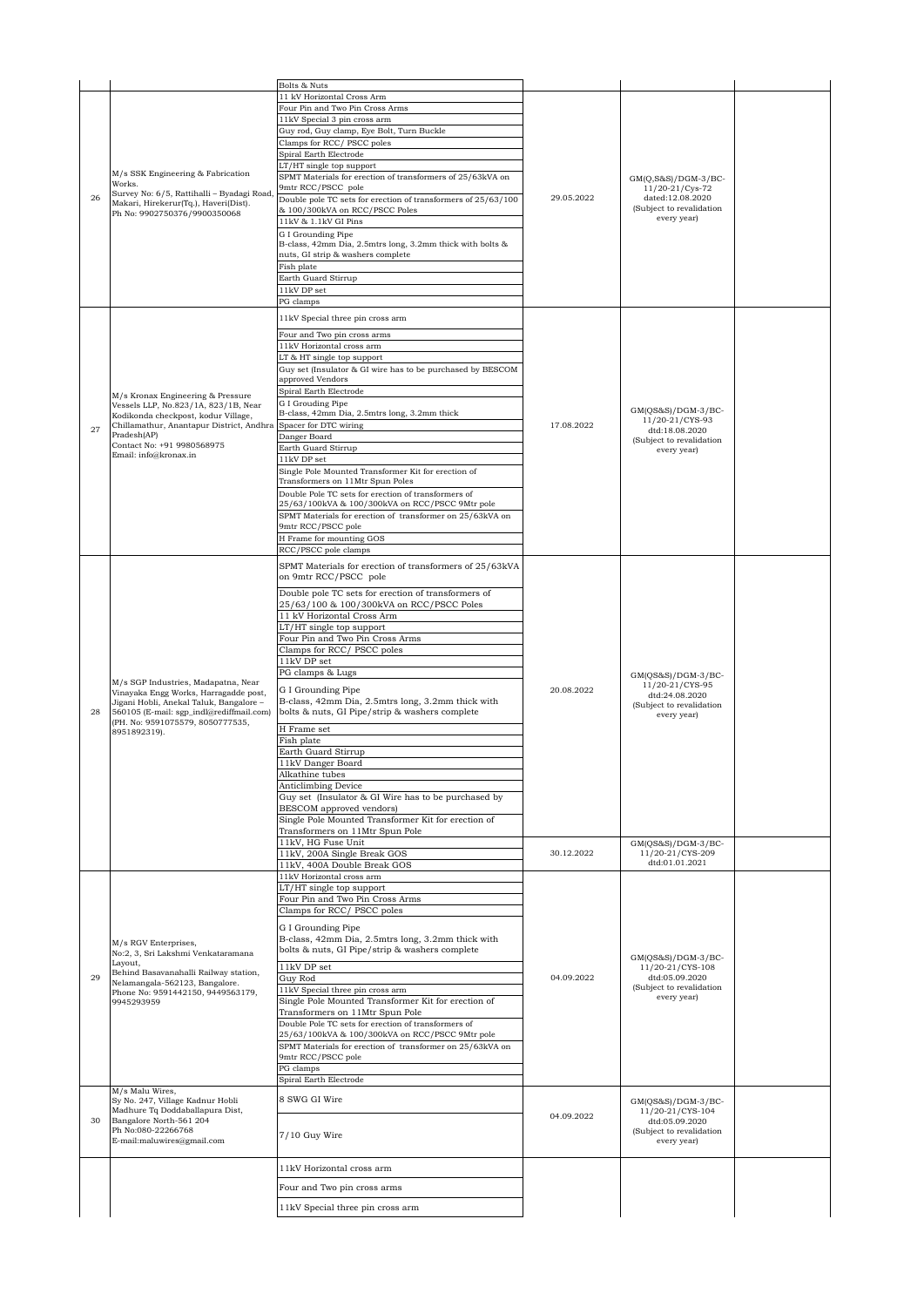|    |                                                                                                                                                        | Clamps for RCC/PSCC poles                                                                                            |            |                                                           |                                          |
|----|--------------------------------------------------------------------------------------------------------------------------------------------------------|----------------------------------------------------------------------------------------------------------------------|------------|-----------------------------------------------------------|------------------------------------------|
|    |                                                                                                                                                        | Double Pole TC sets for erection of transformers of<br>25/63/100kVA & 100/300kVA on RCC/PSCC 9Mtr pole               |            |                                                           |                                          |
|    | M/s Sahara Industries,<br>945,946,947,948/3,5,6, Ground Floor,                                                                                         | SPMT Materials for erection of transformer on 25/63kVA<br>on 9mtr RCC/PSCC pole                                      |            | $GM(QS&S)/DGM-3/BC-$<br>11/20-21/CYS-114                  |                                          |
|    |                                                                                                                                                        | Single Pole Mounted Transformer Kit for erection of<br>Transformers on 11Mtr Spun Poles                              |            |                                                           |                                          |
| 31 | Opp Vani College, Hiriyur, Chitradurga,<br>Karnataka                                                                                                   | LT & HT single top support                                                                                           | 05.09.2022 | dtd:07.09.2020<br>(Subject to revalidation                |                                          |
|    | Ph No: 9845383726                                                                                                                                      | Guy Rod                                                                                                              |            | every year)                                               |                                          |
|    |                                                                                                                                                        | H Frame set                                                                                                          |            |                                                           |                                          |
|    |                                                                                                                                                        | Fish plate                                                                                                           |            |                                                           |                                          |
|    |                                                                                                                                                        | Earth Guard Stirrup                                                                                                  |            |                                                           |                                          |
|    |                                                                                                                                                        | Spiral Earth Electrode                                                                                               |            |                                                           |                                          |
|    |                                                                                                                                                        | G I Grounding Pipe<br>B-class, 42mm Dia, 2.5mtrs long, 3.2mm thick with<br>bolts & nuts, GI strip & washers complete |            |                                                           |                                          |
|    |                                                                                                                                                        | 11kV Danger Board                                                                                                    |            |                                                           |                                          |
|    |                                                                                                                                                        | 11kV DP set                                                                                                          |            |                                                           |                                          |
|    |                                                                                                                                                        | Four Pin and Two Pin Cross Arms                                                                                      |            |                                                           |                                          |
|    |                                                                                                                                                        | LT/HT single top support<br>Clamps for RCC/ PSCC poles                                                               |            |                                                           |                                          |
|    |                                                                                                                                                        | 11 kV Horizontal Cross Arm                                                                                           |            |                                                           |                                          |
|    |                                                                                                                                                        | 11kV Special three pin cross arm<br>SPMT Materials for erection of transformers of 25/63kVA on                       |            |                                                           |                                          |
|    | M/s Srinivasa Concrete Products, Jagalur                                                                                                               | 9mtr RCC/PSCC pole<br>Double pole TC sets for erection of transformers of 25/63/100                                  |            |                                                           |                                          |
|    | Road, Alur Village, Davangere.<br>(Ph No: 9448213045, 8553502125)                                                                                      | & 100/300kVA on RCC/PSCC Poles                                                                                       |            | $GM(QS&S)/DGM-3/BC-$<br>11/20-21/CYS-119                  | 03.01.2023<br>BESCOM/GM(QS&S)/A          |
| 32 | (E-mail:<br>SriSrinivasaelectricals16@gmail.com)                                                                                                       | Single Pole Mounted Transformer Kit for erection of<br>Transformers on 11Mtr Spun Pole<br>G I Grounding Pipe         | 05.09.2022 | dtd:10.09.2020<br>(Subject to revalidation<br>every year) | E/BC-11/21-22/CYS-<br>146 dtd:03.01.2022 |
|    |                                                                                                                                                        | B-class, 42mm Dia, 2.5mtrs long, 3.2mm thick with bolts &<br>nuts, GI strip & washers complete                       |            |                                                           |                                          |
|    |                                                                                                                                                        | Earth Guard Stirrup<br>Spiral Earth Electrode                                                                        |            |                                                           |                                          |
|    |                                                                                                                                                        | Guy set (Insulator & GI Wire has to be purchased by                                                                  |            |                                                           |                                          |
|    |                                                                                                                                                        | BESCOM approved vendors)<br>H - frame set for mounting GOS frame                                                     |            |                                                           |                                          |
|    |                                                                                                                                                        | 11kV DP set                                                                                                          |            |                                                           |                                          |
|    |                                                                                                                                                        | Double Pole TC sets for erection of transformers of<br>25/63/100kVA & 100/300kVA on RCC/PSCC 9Mtr pole               |            |                                                           |                                          |
|    |                                                                                                                                                        | G I Grounding Pipe<br>B-class, 42mm Dia, 2.5mtrs long, 3.2mm thick with<br>bolts & nuts, GI strip & washers complete |            | $GM(QS&S)/DGM-3/BC-$                                      |                                          |
|    | Sri Ganapathi Industries,<br>Sri Ganapathi, No:42, Venkata Reddy<br>Layout, Doddakallasandra (Behind                                                   | 11kV DP set<br>SPMT Materials for erection of transformer on 25/63kVA<br>on 9mtr RCC/PSCC pole                       |            |                                                           |                                          |
| 33 | Syndicate Bank), Kanakapura Main Road,<br>Bangalore - 560062                                                                                           | Single Pole Mounted Transformer Kit for erection of<br>Transformers on 11Mtr Spun Poles                              | 05.09.2022 | 11/20-21/CYS-123<br>dtd:15.09.2020                        |                                          |
|    | Ph No: 080-65679858/59<br>E-mail: sgindfour@gmail.com                                                                                                  | Clamps for RCC/ PSCC poles                                                                                           |            | (Subject to revalidation<br>every year)                   |                                          |
|    |                                                                                                                                                        | 11kV Horizontal cross arm<br>LT & HT single top support                                                              |            |                                                           |                                          |
|    |                                                                                                                                                        | Four and Two pin cross arms<br>11kV Special three pin cross arm                                                      |            |                                                           |                                          |
|    |                                                                                                                                                        | Fish Plate<br>Guy Rod                                                                                                |            |                                                           |                                          |
|    |                                                                                                                                                        | Spiral Earth Electrode                                                                                               |            |                                                           |                                          |
|    |                                                                                                                                                        | H Frame for mounting GOS<br>11kV 200A Single Break GOS                                                               |            |                                                           |                                          |
|    |                                                                                                                                                        | High Density Polyethylene (HDPE)<br>Pipes: DN 63mm to DN 160mm as per IS 4984:2016                                   | 09.07.2023 |                                                           |                                          |
| 34 | M/s Mangalam Pipes Pvt ltd., Sy No.<br>241/2, T. Begur Village, Kasaba Hobli,<br>Nelamangala Taluk, Bangalore Rural<br>(Email:mangalampipes@gmail.com, | High Density Polyethylene (HDPE)<br>Pipes: DN 180mm to DN 250mm to DN 250mm as per IS<br>4984:2016                   | 31.01.2023 | $GM(QS&S)/DGM-3/BC-$<br>11/21-22/CYS-60<br>dtd:09.08.2021 |                                          |
|    | jain@mangalampipes.com)                                                                                                                                | Vendor Approval                                                                                                      |            |                                                           |                                          |
|    |                                                                                                                                                        | Permanently lubricated Duct Pipes, 40/33mm & 50/42mm                                                                 | 09.07.2022 |                                                           |                                          |
|    |                                                                                                                                                        | Single Pole Mounted Transformer Kit for erection of<br>Transformers on 11Mtr Spun Pole                               |            |                                                           |                                          |
|    |                                                                                                                                                        | SPMT Materials for erection of transformers of 25/63kVA on                                                           |            |                                                           |                                          |
|    |                                                                                                                                                        | 9mtr RCC/PSCC pole<br>Double pole TC sets for erection of transformers of 25/63/100                                  |            |                                                           |                                          |
|    |                                                                                                                                                        | & 100/300kVA on RCC/PSCC Poles                                                                                       |            |                                                           |                                          |
|    |                                                                                                                                                        | 11kV DP set                                                                                                          |            |                                                           |                                          |
|    |                                                                                                                                                        | 4 Pin and 2 Pin Cross Arms                                                                                           |            |                                                           |                                          |
|    |                                                                                                                                                        | 11 kV Horizontal Cross Arm                                                                                           |            |                                                           |                                          |
|    |                                                                                                                                                        | Clamps for RCC/ PSCC poles                                                                                           |            |                                                           |                                          |
|    |                                                                                                                                                        |                                                                                                                      |            |                                                           |                                          |
|    |                                                                                                                                                        | Spiral Earth Electrode                                                                                               |            |                                                           |                                          |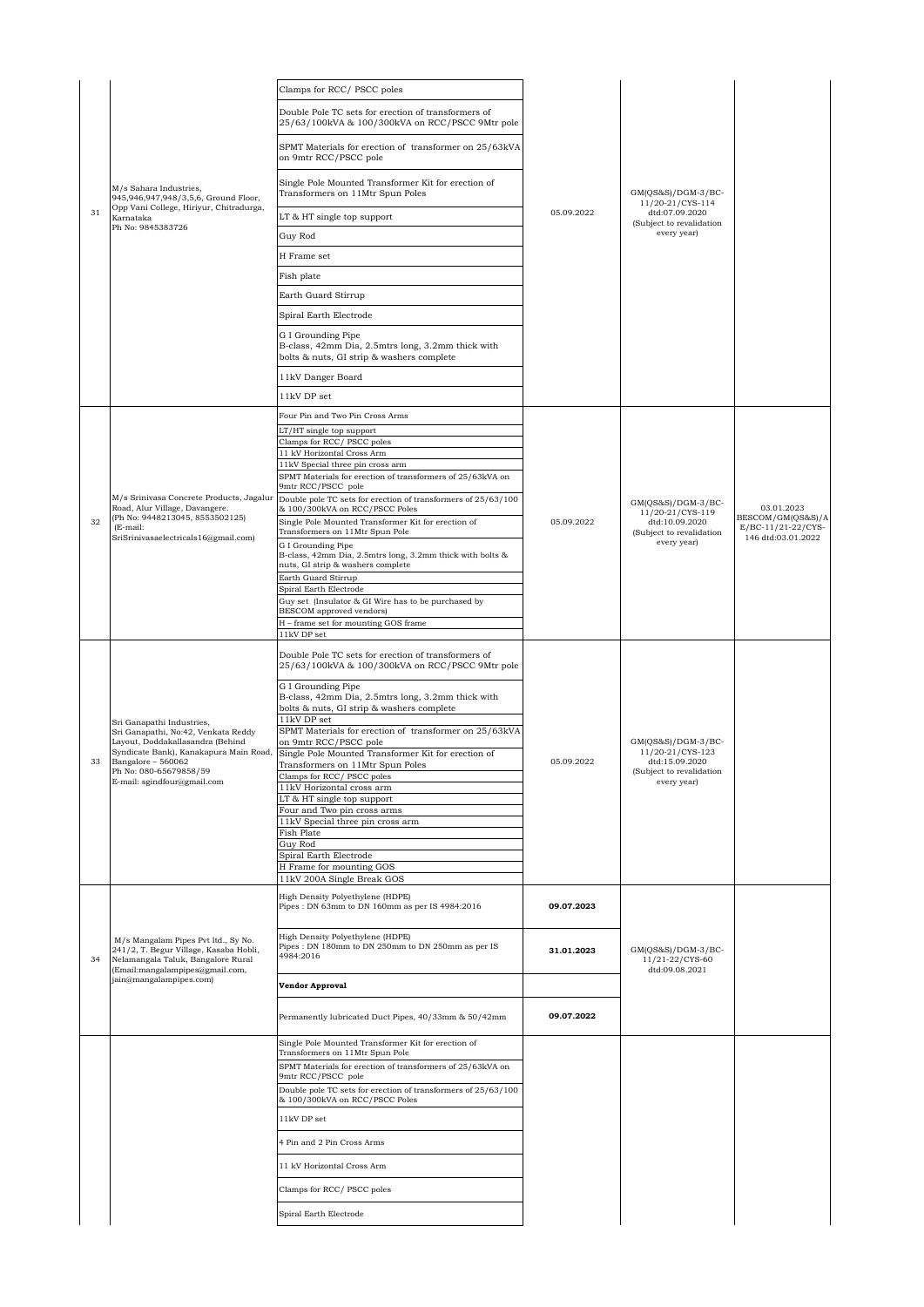|    |                                                                                                                           | LT/HT single top support                                                                                             |            |                                                                                |  |
|----|---------------------------------------------------------------------------------------------------------------------------|----------------------------------------------------------------------------------------------------------------------|------------|--------------------------------------------------------------------------------|--|
|    |                                                                                                                           | 11kV Special 3 pin cross arm                                                                                         |            |                                                                                |  |
|    | M/s Gautamesh Industries, 8B, 3rd                                                                                         | Earth Guard Stirrup                                                                                                  |            | $GM(QS&S)/DGM-3/BC-$                                                           |  |
| 35 | Cross, Magadi Main Raod, Manjunatha<br>Industrial Area, Mahadeshwaranagar,<br>Bangalore-560 091 (Ph No: 080-<br>23486963) | G I Grounding Pipe<br>B-class, 42mm Dia, 2.5mtrs long, 3.2mm thick with bolts &<br>nuts, GI strip & washers complete | 13.10.2022 | 11/20-21/CYS-136 dtd:<br>13.10.2020<br>(Subject to revalidation<br>every year) |  |
|    |                                                                                                                           | Guy set (Insulator & GI Wire has to be purchased by BESCOM<br>approved vendors)                                      |            |                                                                                |  |
|    |                                                                                                                           | Strain Clamps for 70/90 kN Disc Insulator                                                                            |            |                                                                                |  |
|    |                                                                                                                           | PG clamps                                                                                                            |            |                                                                                |  |
|    |                                                                                                                           | 11kV 200A Single Break GOS                                                                                           |            |                                                                                |  |
|    |                                                                                                                           | 11kV 400A Double Break GOS                                                                                           |            |                                                                                |  |
|    |                                                                                                                           | 11kV HG Fuse Unit                                                                                                    |            |                                                                                |  |
|    |                                                                                                                           | 11kV Danger Board                                                                                                    |            |                                                                                |  |
|    |                                                                                                                           | Fish plate                                                                                                           |            |                                                                                |  |
|    |                                                                                                                           | Spacers for DTC Wiring                                                                                               |            |                                                                                |  |
|    |                                                                                                                           | Copper Lugs                                                                                                          |            |                                                                                |  |
|    |                                                                                                                           | Earth Guard Stirrup                                                                                                  |            |                                                                                |  |
|    |                                                                                                                           | G I Grounding Pipe                                                                                                   |            |                                                                                |  |
|    |                                                                                                                           | B-class, 42mm Dia, 2.5mtrs long, 3.2mm thick with<br>bolts & nuts, GI strip & washers complete                       |            |                                                                                |  |
|    |                                                                                                                           | Single Pole Mounted Transformer Kit for erection of<br>Transformers on 11Mtr Spun Pole                               |            |                                                                                |  |
|    |                                                                                                                           | 11kV DP set                                                                                                          |            |                                                                                |  |
|    |                                                                                                                           | Four Pin and Two Pin Cross Arms                                                                                      |            |                                                                                |  |
|    |                                                                                                                           |                                                                                                                      |            |                                                                                |  |
|    |                                                                                                                           | Clamps for RCC/ PSCC poles<br>SPMT Materials for erection of transformers of 25/63kVA                                |            |                                                                                |  |
|    | M/s R. G. Enterprises, No:146, 8th Main<br>Road, Krishnaiah Layout, Bangalore -                                           | on 9mtr RCC/PSCC pole                                                                                                |            | $GM(QS&S)/DGM-3/BC-$                                                           |  |
| 36 | 560061<br>(PH No: 9980387058)                                                                                             | Double pole TC sets for erection of transformers of<br>25/63/100 & 100/300kVA on RCC/PSCC Poles                      | 12.10.2022 | 11/20-21/CYS-137<br>dtd:14.10.2020<br>(Subject to revalidation                 |  |
|    |                                                                                                                           | 11 kV Horizontal Cross Arm                                                                                           |            | every year)                                                                    |  |
|    |                                                                                                                           | LT/HT single top support                                                                                             |            |                                                                                |  |
|    |                                                                                                                           | 11kV Special 3 pin cross arm                                                                                         |            |                                                                                |  |
|    |                                                                                                                           | PG clamps                                                                                                            |            |                                                                                |  |
|    |                                                                                                                           | 11kV & 1.1kV GI Pins                                                                                                 |            |                                                                                |  |
|    |                                                                                                                           | Spiral Earth Electrode                                                                                               |            |                                                                                |  |
|    |                                                                                                                           | Bolts & Nuts                                                                                                         |            |                                                                                |  |
|    |                                                                                                                           | 11 kV Horizontal Cross Arm                                                                                           |            |                                                                                |  |
|    |                                                                                                                           | LT/HT single top support<br>Four Pin and Two Pin Cross Arms                                                          |            |                                                                                |  |
|    |                                                                                                                           | Clamps for PSCC poles                                                                                                |            |                                                                                |  |
|    |                                                                                                                           | 11kV Special 3 pin cross arm<br>11kV DP set                                                                          |            |                                                                                |  |
|    | M/s Electro Control Equipments,                                                                                           | H-Frame set for mounting GOS                                                                                         |            | $GM(QS&S)/DGM-3/BC-$                                                           |  |
| 37 | #5Y, 16th Main Road, Yeddlurdinne, 3rd<br>block, Rajajinagar, Bangalore - 560010.                                         | Guy rod, Guy clamp, Eye Bolt, Turn Buckle<br>SPMT Materials for erection of transformers of 25/63kVA                 | 28.10.2022 | 11/20-21/CYS-147<br>dtd:28.10.2020                                             |  |
|    | Ph No:9845872345                                                                                                          | on 9mtr PSCC pole<br>Double pole TC sets for erection of transformers of                                             |            | (Subject to revalidation<br>every year)                                        |  |
|    |                                                                                                                           | 25/63/100 & 100/300kVA on PSCC Poles                                                                                 |            |                                                                                |  |
|    |                                                                                                                           | G I Grounding Pipe<br>B-class, 42mm Dia, 2.5mtrs long, 3.2mm thick with                                              |            |                                                                                |  |
|    |                                                                                                                           | bolts & nuts, GI strip & washers complete<br>Single Pole Mounted Transformer Kit for erection of                     |            |                                                                                |  |
|    |                                                                                                                           | Transformers on 11Mtr Spun Pole<br>Spiral Earth Electrode                                                            |            |                                                                                |  |
|    |                                                                                                                           | 11 kV Horizontal Cross Arm                                                                                           |            |                                                                                |  |
|    |                                                                                                                           | LT/HT single top support<br>Four Pin and Two Pin Cross Arms                                                          |            |                                                                                |  |
|    |                                                                                                                           | Clamps for PSCC poles                                                                                                |            |                                                                                |  |
|    |                                                                                                                           | 11kV Special 3 pin cross arm<br>11kV DP set                                                                          |            |                                                                                |  |
|    | M/s Sai Shankara Enterprises,<br>#432/1, Behind Govt Primary School,                                                      | H-Frame set                                                                                                          |            | GM(QS&S)/DGM-3/BC-<br>11/20-21/CYS-148                                         |  |
|    | a alu nuulu fee ere                                                                                                       | Guy rod, Guy clamp, Eye Bolt, Turn Buckle                                                                            | 0010000    | $\ldots$                                                                       |  |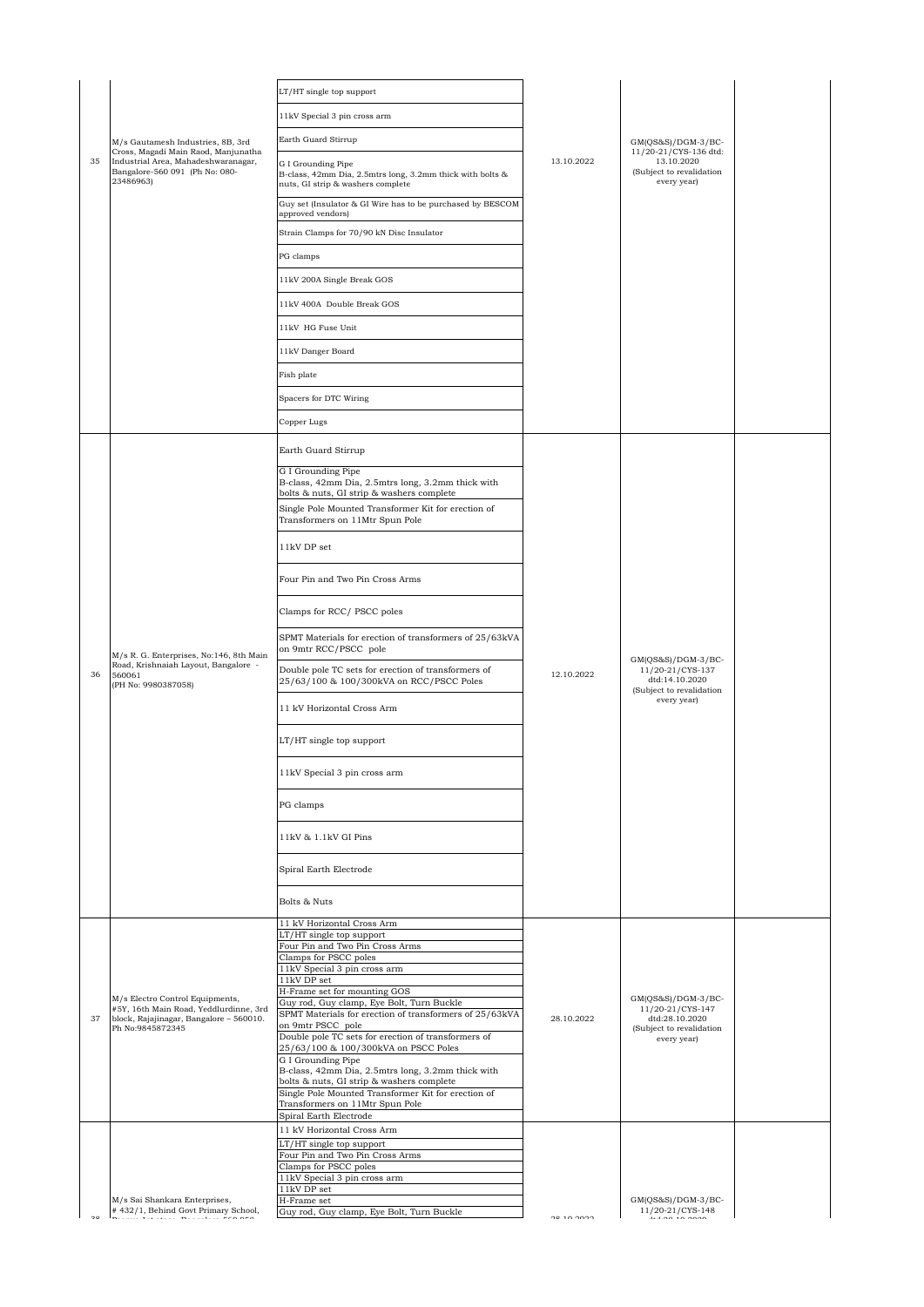| 38 | Peenya 1st stage, Bangalore-560 058.<br>Ph No:9448736230, 9886799605                                                               | SPMT Materials for erection of transformers of 25/63kVA                                                | 28.10.2022 | dtd:28.10.2020<br>(Subject to revalidation |  |
|----|------------------------------------------------------------------------------------------------------------------------------------|--------------------------------------------------------------------------------------------------------|------------|--------------------------------------------|--|
|    |                                                                                                                                    | on 9mtr PSCC 300kg WL pole                                                                             |            | every year)                                |  |
|    |                                                                                                                                    | Double pole TC sets for erection of transformers of<br>25/63/100 & 100/300kVA on PSCC 300kg WL Pole    |            |                                            |  |
|    |                                                                                                                                    | G I Grounding Pipe                                                                                     |            |                                            |  |
|    |                                                                                                                                    | B-class, 42mm Dia, 2.5mtrs long, 3.2mm thick with<br>bolts & nuts, GI strip & washers complete         |            |                                            |  |
|    |                                                                                                                                    | Single Pole Mounted Transformer Kit for erection of                                                    |            |                                            |  |
|    |                                                                                                                                    | Transformers on 11Mtr Spun Pole                                                                        |            |                                            |  |
|    |                                                                                                                                    | 11kV Horizontal cross arm<br>2 Pin & 4 Pin cross Arm                                                   |            |                                            |  |
|    |                                                                                                                                    | Guy set (Insulator & GI wire has to be purchased by BESCOM                                             |            |                                            |  |
|    |                                                                                                                                    | approved Vendors)                                                                                      |            |                                            |  |
|    |                                                                                                                                    | 11kV Special 3 Pin Cross Arms,                                                                         |            |                                            |  |
|    |                                                                                                                                    | LT & HT single top support<br>$11\mathrm{kV}$ DP set                                                   |            |                                            |  |
|    |                                                                                                                                    | RCC/ PSCC Poles Clamps                                                                                 |            |                                            |  |
|    | M/s S. R. Engineers.,                                                                                                              | Double Pole TC sets for erection of transformers of<br>25/63/100kVA & 100/300kVA on RCC/PSCC 9Mtr pole |            |                                            |  |
|    | No: 114/16, P.P.                                                                                                                   | SPMT Materials for erection of transformer of 25/63kVA on                                              |            | $GM(QS&S)/DGM-3/BC-$                       |  |
| 39 | Indusrial Estate, Deepanjalinagar,<br>Mysore Road,                                                                                 | 9mtr RCC/PSCC pole                                                                                     | 10.11.2022 | 11/20-21/CYS-168<br>dtd:11.11.2020         |  |
|    | Bangalore -560 026.<br>Ph No:9845313532                                                                                            | Spiral Earth Electrode<br>PG clamps                                                                    |            | (Subject to revalidation                   |  |
|    |                                                                                                                                    | Earth Guard Stirrup                                                                                    |            | every year)                                |  |
|    |                                                                                                                                    | Anti Climbing Device                                                                                   |            |                                            |  |
|    |                                                                                                                                    | G I Grounding Pipe<br>B-class, 42mm Dia, 2.5mtrs long, 3.2mm thick with bolts &                        |            |                                            |  |
|    |                                                                                                                                    | nuts, GI strip & washers complete                                                                      |            |                                            |  |
|    |                                                                                                                                    | $\operatorname{H-frame}$ set                                                                           |            |                                            |  |
|    |                                                                                                                                    | Spacers for DTC Wiring<br>Alkathine Tubes (RYB)                                                        |            |                                            |  |
|    |                                                                                                                                    | Danger Board                                                                                           |            |                                            |  |
|    |                                                                                                                                    | Copper Lugs                                                                                            |            |                                            |  |
|    |                                                                                                                                    | 11kV Horizontal cross arm                                                                              |            |                                            |  |
|    |                                                                                                                                    | LT & HT single top support                                                                             |            |                                            |  |
|    |                                                                                                                                    | 2 Pin & 4 Pin cross Arm<br>Clamps for PSCC/RCC poles                                                   |            |                                            |  |
|    |                                                                                                                                    | 11kV Special 3 Pin Cross Arms                                                                          |            |                                            |  |
|    |                                                                                                                                    | Single Pole Mounted Transformer Kit for erection of                                                    |            |                                            |  |
|    | M/s Bharat Enterprises,                                                                                                            | Transformers on 11Mtr Spun Poles<br>SPMT Materials for erection of transformer on 25/63kVA             |            |                                            |  |
|    | # 2&3, Naganathapura, Begur Hobli,<br>Hosur Road cross, Bangalore-560 100<br>(Ph No: 22222340)<br>(E-mail: bharatentp201@yahoo.in) | on 9mtr RCC/PSCC pole                                                                                  |            | $GM(QS&S)/DGM-3/BC-$                       |  |
| 40 |                                                                                                                                    | Double Pole TC sets for erection of transformers of                                                    | 29.12.2022 | 11/20-21/CYS-203<br>dtd:29.12.2020         |  |
|    |                                                                                                                                    | 25/63/100kVA & 100/300kVA on RCC/PSCC 9Mtr pole                                                        |            |                                            |  |
|    |                                                                                                                                    | LT Protectionkit                                                                                       |            |                                            |  |
|    |                                                                                                                                    | 11kV 200A Single Break GOS<br>11kV 400A Double Break GOS                                               |            |                                            |  |
|    |                                                                                                                                    | G I Grounding Pipe                                                                                     |            |                                            |  |
|    |                                                                                                                                    | B-class, 42mm Dia, 2.5mtrs long, 3.2mm thick with                                                      |            |                                            |  |
|    |                                                                                                                                    | bolts & nuts, GI strip & washers complete<br>Spiral Earth Electrode                                    |            |                                            |  |
|    |                                                                                                                                    | 11kV DP set                                                                                            |            |                                            |  |
|    |                                                                                                                                    | 11kV Horizontal cross arm                                                                              |            |                                            |  |
|    |                                                                                                                                    |                                                                                                        |            |                                            |  |
|    |                                                                                                                                    | 2 Pin & 4 Pin cross Arm                                                                                |            |                                            |  |
|    |                                                                                                                                    |                                                                                                        |            |                                            |  |
|    |                                                                                                                                    | 11kV Special 3 Pin Cross Arms                                                                          |            |                                            |  |
|    |                                                                                                                                    |                                                                                                        |            |                                            |  |
|    |                                                                                                                                    | LT & HT Single top support                                                                             |            |                                            |  |
|    |                                                                                                                                    |                                                                                                        |            |                                            |  |
|    |                                                                                                                                    | Single Pole Mounted Transformer Kit for erection of<br>Transformers on 11Mtr Spun Poles                |            |                                            |  |
|    |                                                                                                                                    |                                                                                                        |            |                                            |  |
|    | M/s U.L Enterprises, Jangalpalya Gate,                                                                                             | SPMT Materials for erection of transformer on 25/63kVA<br>on 9mtr RCC/PSCC pole                        |            |                                            |  |
| 41 | Survey No.74, Jigani Main Road, Anekal<br>Taluk, Bengaluru - 560083                                                                | Double Pole TC sets for erection of transformers of                                                    | 31.12.2021 | $GM(QS&S)/DGM-3/BC-$<br>11/20-21/CYS-207   |  |
|    | (Ph No: 9035151023)                                                                                                                | 25/63/100kVA & 100/300kVA on RCC/PSCC 9Mtr pole                                                        |            | dtd:01.01.2021                             |  |
|    |                                                                                                                                    | Guy set (Insulator & GI wire has to be purchased by                                                    |            |                                            |  |
|    |                                                                                                                                    | BESCOM approved Vendors)                                                                               |            |                                            |  |
|    |                                                                                                                                    | G.I.Pipe B-class as per IS-1239                                                                        |            |                                            |  |
|    |                                                                                                                                    |                                                                                                        |            |                                            |  |
|    |                                                                                                                                    | Spiral Earth Electrode                                                                                 |            |                                            |  |
|    |                                                                                                                                    |                                                                                                        |            |                                            |  |
|    |                                                                                                                                    | 11kV DP set                                                                                            |            |                                            |  |
|    |                                                                                                                                    |                                                                                                        |            |                                            |  |
|    |                                                                                                                                    | Danger Board                                                                                           |            |                                            |  |
|    |                                                                                                                                    |                                                                                                        |            |                                            |  |
|    |                                                                                                                                    | Clamps for PSCC/RCC poles                                                                              |            |                                            |  |
|    |                                                                                                                                    | 2 Pin & 4 Pin cross Arm                                                                                |            |                                            |  |
|    |                                                                                                                                    |                                                                                                        |            |                                            |  |
|    |                                                                                                                                    |                                                                                                        |            |                                            |  |
|    |                                                                                                                                    | 11kV & 1.1kV GI Pins                                                                                   |            |                                            |  |
|    |                                                                                                                                    |                                                                                                        |            |                                            |  |
|    |                                                                                                                                    | Single Pole Mounted Transformer Kit for erection of<br>Transformers on 11Mtr Spun Poles                |            |                                            |  |
|    |                                                                                                                                    |                                                                                                        |            |                                            |  |
|    |                                                                                                                                    | SPMT Materials for erection of transformer on 25/63kVA                                                 |            |                                            |  |
|    |                                                                                                                                    | on 9mtr RCC/PSCC pole                                                                                  |            |                                            |  |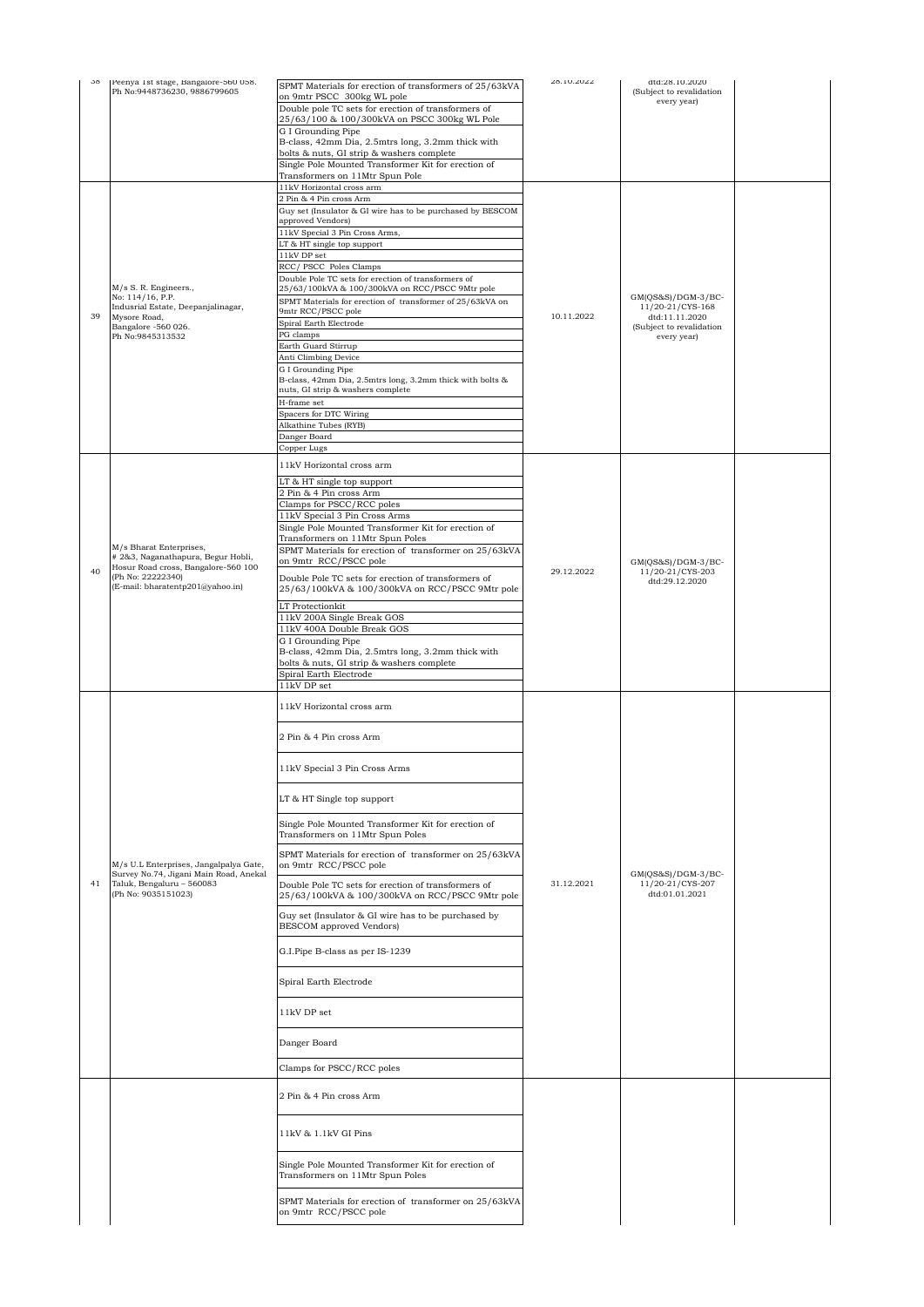|    |                                                                                     | Double Pole TC sets for erection of transformers of<br>25/63/100kVA & 100/300kVA on RCC/PSCC 9Mtr pole               |            |                                                            |                                             |
|----|-------------------------------------------------------------------------------------|----------------------------------------------------------------------------------------------------------------------|------------|------------------------------------------------------------|---------------------------------------------|
|    |                                                                                     | Spacers for DTC wiring                                                                                               |            |                                                            |                                             |
|    | M/s AV Industries, No13, Goodshed                                                   | Spiral Earth Electrode                                                                                               |            |                                                            |                                             |
| 42 | Road, Oil Mill Road cross, Bangalore -<br>560053<br>(Ph No: 9844242033/ 9342427979) | Guy set (Insulator & GI wire has to be purchased by<br><b>BESCOM</b> approved Vendors)                               | 18.01.2023 | $GM(QS&S)/DGM-3/BC-$<br>11/20-21/CYS-226<br>dtd:20.01.2021 |                                             |
|    |                                                                                     | 11kV 200A Single Break GOS                                                                                           |            |                                                            |                                             |
|    |                                                                                     | 11kV DP set                                                                                                          |            |                                                            |                                             |
|    |                                                                                     | Copper Lugs                                                                                                          |            |                                                            |                                             |
|    |                                                                                     | G I Grounding Pipe B-class, 42mm Dia, 2.5mtrs long,<br>3.2mm thick with bolts & nuts, GI strip & washers<br>complete |            |                                                            |                                             |
|    |                                                                                     | PG Clamps                                                                                                            |            |                                                            |                                             |
|    |                                                                                     | Earthing Rod                                                                                                         |            |                                                            |                                             |
|    |                                                                                     | LT Brass Terminal Connector for 250kVA & 500kVA<br>Transformer (630 Amps, Aprrox. Weight 0.790kg)                    |            |                                                            |                                             |
|    |                                                                                     | G I Grounding Pipe<br>B-class, 42mm Dia, 2.5mtrs long, 3.2mm thick with bolts &<br>nuts, GI strip & washers complete |            |                                                            |                                             |
|    |                                                                                     | Spiral Earth Electrode                                                                                               |            |                                                            |                                             |
|    |                                                                                     | PG Clamps<br>Copper lugs                                                                                             |            |                                                            |                                             |
|    | M/s Vijaya Sales Corporation,                                                       | Alkathine Tubes                                                                                                      |            | $GM(QS&S)/DGM-3/BC-$                                       | 20.01.2023                                  |
|    | No: 49, SSI Area,<br>4th cross, Rajajinagar,<br>5th Block, Bangalore.               | PVC pipe, PVC Bend<br>Danger Board                                                                                   | 20.01.2023 | 11/20-21/CYS-231<br>dtd:25.01.2021                         | $GM(QS&S)/DGM-3/BC$<br>11/21-22/CYS-31 dtd: |
| 43 |                                                                                     | Telescopic Earthing Rods                                                                                             |            |                                                            | 02.07.2021                                  |
|    | Ph No: 080 23200108/ 9880633011<br>E-mail:vijayasalescorpn@rediffmail.com.          | Bolts & Nuts<br>LT Protection kit                                                                                    |            |                                                            |                                             |
|    |                                                                                     | <b>HG Fuse Unit</b>                                                                                                  |            |                                                            |                                             |
|    |                                                                                     | Earthing Rod                                                                                                         |            |                                                            |                                             |
|    |                                                                                     | 11kV, 200A Single Break GOS                                                                                          |            |                                                            |                                             |
|    |                                                                                     | GI Wire                                                                                                              | 01.07.2023 | $GM(QS&S)/DGM-3/BC-$<br>11/21-22/CYS-31                    |                                             |
|    |                                                                                     | Guy Wire                                                                                                             |            | dtd:02.07.2021                                             |                                             |
|    |                                                                                     | 11kV Horizontal cross arm                                                                                            |            |                                                            |                                             |
|    |                                                                                     | 11kV Special 3 Pin Cross Arms                                                                                        |            |                                                            |                                             |
|    |                                                                                     | 2 Pin & 4 Pin cross Arm<br>LT & HT Single top support                                                                |            |                                                            |                                             |
|    |                                                                                     | EG Stirrups                                                                                                          |            |                                                            |                                             |
|    |                                                                                     | Spiral Earth Electrode<br>Clamps for PSCC/RCC poles                                                                  |            |                                                            |                                             |
|    |                                                                                     | Guy clamp                                                                                                            |            |                                                            |                                             |
|    | M/s VR Patil Vividh Vidyuth Nirman Pvt<br>Ltd                                       | Anchor Rod/Guy Rod<br>Fish Plate                                                                                     |            |                                                            |                                             |
|    | MB No:710, Main Road, Hosalingapur,                                                 | Single Tension Clamp Suitable for Rabbit/Coyote                                                                      |            | $GM(QS&S)/DGM-3/BC-$                                       |                                             |
| 44 | Koppal,<br>Karnataka-583231                                                         | Double Pole TC sets for erection of transformers of<br>25/63/100kVA & 100/300kVA on RCC/PSCC 9Mtr pole               | 02.02.2022 | 11/20-21/CYS-236<br>dtd:02.02.2021                         |                                             |
|    | E-mail: vrpna@gmail.com/<br>vrpna@rediffmail.com                                    | Single Pole Mounted Transformer Kit for erection of<br>Transformers on 11Mtr Spun Poles                              |            |                                                            |                                             |
|    |                                                                                     | SPMT Materials for erection of transformer on 25/63kVA on                                                            |            |                                                            |                                             |
|    |                                                                                     | 9mtr RCC/PSCC pole<br>G I Grounding Pipe                                                                             |            |                                                            |                                             |
|    |                                                                                     | B-class, 42mm Dia, 2.5mtrs long, 3.2mm thick with bolts &                                                            |            |                                                            |                                             |
|    |                                                                                     | nuts, GI strip & washers complete<br>LT Spacer for TC Wiring                                                         |            |                                                            |                                             |
|    |                                                                                     | Alkathine Tube                                                                                                       |            |                                                            |                                             |
|    |                                                                                     | Danger Board<br>11kV DP set                                                                                          |            |                                                            |                                             |
|    |                                                                                     | 11kV Horizontal cross arm                                                                                            |            |                                                            |                                             |
|    |                                                                                     | 11kV Special 3 Pin Cross Arms<br>2 Pin & 4 Pin cross Arm                                                             |            |                                                            |                                             |
|    |                                                                                     | LT & HT Single top support                                                                                           |            |                                                            |                                             |
|    |                                                                                     | <b>EG Stirrups</b><br>Spiral Earth Electrode                                                                         |            |                                                            |                                             |
|    |                                                                                     | Clamps for PSCC/RCC poles                                                                                            |            |                                                            |                                             |
|    | M/s Power Tech Engineering,                                                         | Guy clamp<br>Anchor Rod                                                                                              |            |                                                            |                                             |
|    | No.11, Chandra Mansion,<br>Near Ahamathma School, Nagasandra                        | <b>Fish Plate</b>                                                                                                    |            |                                                            |                                             |
|    | Post, Doddabidrakallu,<br>Bengaluru - 560073 and No.75/76, 1st                      | Strain Clamps, 3 Bolt type for 70/90 kN Disc Insulator                                                               |            | $GM(QS&S)/DGM-3/BC-$                                       |                                             |
| 45 | 'C' Main Road,                                                                      | Double Pole TC sets for erection of transformers of<br>25/63/100kVA & 100/300kVA on RCC/ PSCC 9Mtr pole              | 02.02.2022 | 11/20-21/CYS-240                                           |                                             |
|    | 2nd Phase, Peenya Industrial Area,<br>Nagasandra Post, Bangalore - 560073           | Single Pole Mounted Transformer Kit for erection of                                                                  |            | dtd:04.02.2021                                             |                                             |
|    | Ph No: 9886020326<br>E-mail: poweretch.vinod@gmail.com                              | Transformers on 11Mtr Spun Poles<br>SPMT Materials for erection of transformer on 25/63kVA on                        |            |                                                            |                                             |
|    |                                                                                     | 9mtr RCC/PSCC pole                                                                                                   |            |                                                            |                                             |
|    |                                                                                     | Danger Board<br>PG clamps                                                                                            |            |                                                            |                                             |
|    |                                                                                     |                                                                                                                      |            |                                                            |                                             |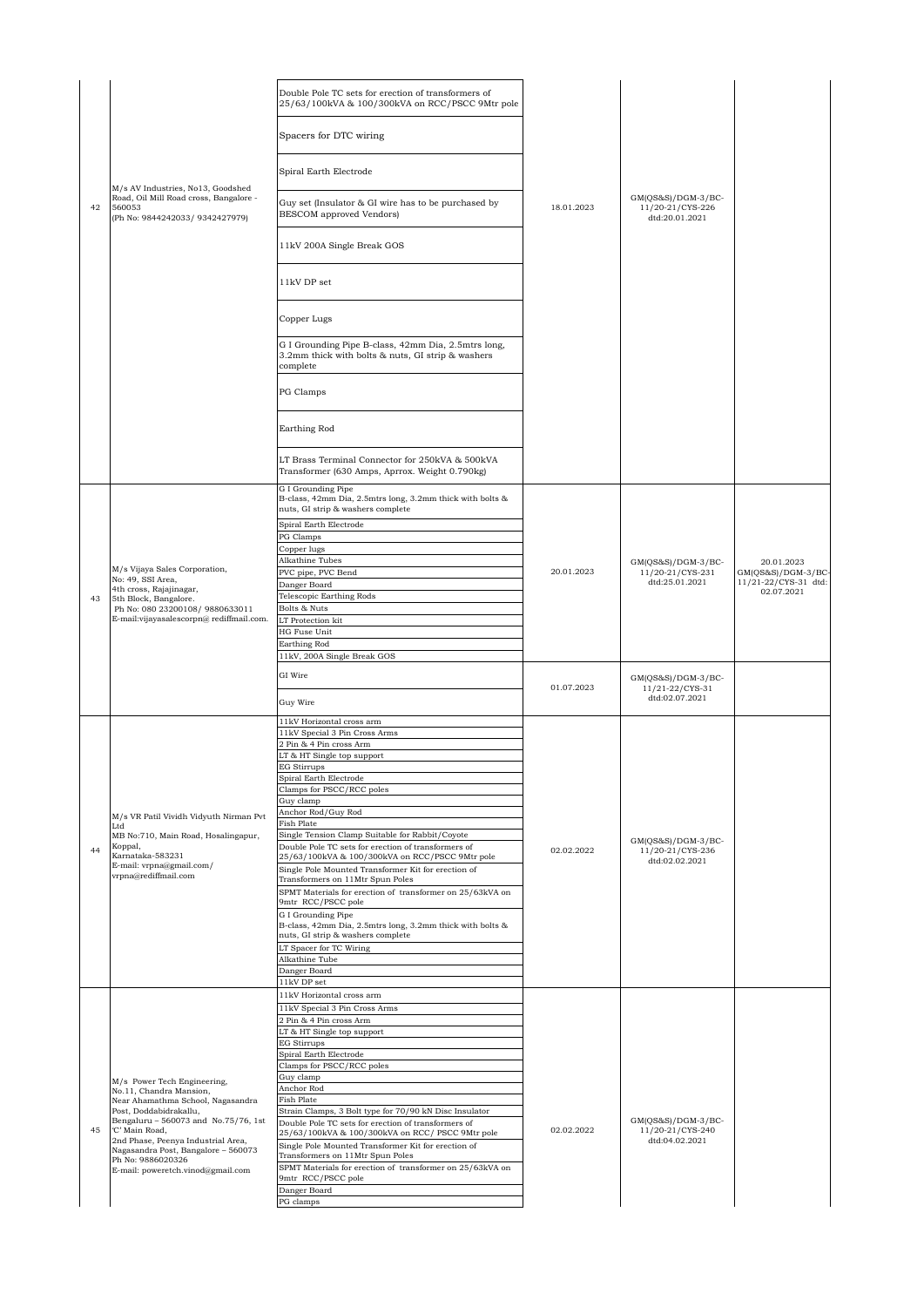|    |                                                                                                                                                                                                                                    | G I Grounding Pipe<br>B-class, 42mm Dia, 2.5mtrs long, 3.2mm thick with bolts &<br>nuts, GI strip & washers complete<br>Alkathine Tube<br>Tee - Connectors - KZ3 95 |            |                                                            |  |
|----|------------------------------------------------------------------------------------------------------------------------------------------------------------------------------------------------------------------------------------|---------------------------------------------------------------------------------------------------------------------------------------------------------------------|------------|------------------------------------------------------------|--|
|    |                                                                                                                                                                                                                                    | Aluminium/Copper Lugs                                                                                                                                               |            |                                                            |  |
| 46 | M/s Pipe Corporation Private Limited,<br>No.6/3, 4th cross, Lalbagh Road,<br>K.S. Garden, Bangalore                                                                                                                                | G I Grounding Pipe<br>B-class, 42mm Dia, 2.5mtrs long, 3.2mm thick with bolts &<br>nuts, GI strip & washers complete                                                | 04.02.2022 | GM(QS&S)/DGM-3/BC-<br>11/20-21/CYS-241<br>dtd:8.02.2021    |  |
|    | Te: 080-4114561522240615<br>E-mail: pipecorp1933@gmail.com/<br>pipecorporation@gmail.com                                                                                                                                           | GI Pipe B-class as per IS-1239 (Ranging from 20mm to 150mm<br>Dia)                                                                                                  | 31.07.2022 | $GM(QS&S)/DGM-3/BC-$<br>11/21-22/CYS-53<br>dtd:31.07.2021  |  |
|    |                                                                                                                                                                                                                                    | PG clamps                                                                                                                                                           |            |                                                            |  |
|    | M/s K.M. Cables & Conductors,<br>No.234, Garudachar complex, (above<br>Hotel Vijay Vihar), Chickpet, Bangalore                                                                                                                     | Copper Lugs                                                                                                                                                         |            | $GM(QS&S)/DGM-3/BC-$                                       |  |
| 47 | Contact No:22253445/22286169<br>E-mail:kflexcables@gmail.com,<br>info@kflexcables.com                                                                                                                                              | 1.1kV & 11kV GI Pins                                                                                                                                                | 09.02.2022 | 11/20-21/CYS-242<br>dtd:10.02.2021                         |  |
|    |                                                                                                                                                                                                                                    | LT Brass Terminals                                                                                                                                                  |            |                                                            |  |
|    |                                                                                                                                                                                                                                    | 11 kV Horizontal Cross Arm                                                                                                                                          |            |                                                            |  |
|    |                                                                                                                                                                                                                                    | 11kV Special three pin cross arm<br>Four and Two pin cross arms                                                                                                     |            |                                                            |  |
|    |                                                                                                                                                                                                                                    | Earth Guard Stirrup                                                                                                                                                 |            |                                                            |  |
|    |                                                                                                                                                                                                                                    | Spiral Earth Electrode<br>Clamps for RCC/ PSCC poles                                                                                                                |            |                                                            |  |
|    |                                                                                                                                                                                                                                    | Guy set (Insulator & GI wire has to be purchased by BESCOM<br>approved Vendors)<br>Anchor Rod                                                                       |            |                                                            |  |
|    | M/s Aditya Enterprises,                                                                                                                                                                                                            | Fish Plate                                                                                                                                                          |            |                                                            |  |
|    | No.2222, 24th cross, 4th Main, K.R.Road,<br>BSK 2nd stage,                                                                                                                                                                         | PG Clamps<br>Double Pole TC sets for erection of transformers of                                                                                                    |            | $GM(QS&S)/DGM-3/BC-$                                       |  |
| 48 | Bangalore-560 070<br>Ph No: 080-26713198/9886311121                                                                                                                                                                                | 25/63/100kVA & 100/300kVA on RCC/PSCC 9Mtr pole                                                                                                                     | 24.02.2022 | 11/20-21/CYS-260<br>dtd:24.02.2021                         |  |
|    | E-mail: adityaenterprises.blr@gmail.com                                                                                                                                                                                            | Single Pole Mounted Transformer Kit for erection of<br>Transformers on 11Mtr Spun Poles                                                                             |            |                                                            |  |
|    |                                                                                                                                                                                                                                    | SPMT Materials for erection of transformer on 25/63kVA on                                                                                                           |            |                                                            |  |
|    |                                                                                                                                                                                                                                    | 9mtr RCC/PSCC pole                                                                                                                                                  |            |                                                            |  |
|    |                                                                                                                                                                                                                                    | 11kV DP set<br>Aluminium Lugs/Copper Lugs/ Ferrules                                                                                                                 |            |                                                            |  |
|    |                                                                                                                                                                                                                                    | GI Grounding pipe,                                                                                                                                                  |            |                                                            |  |
|    |                                                                                                                                                                                                                                    | B - Class, 42mm dia, 2.5mtrs long, 3.2mm thick with bolts<br>nuts, GI Strips and washers complete                                                                   |            |                                                            |  |
|    |                                                                                                                                                                                                                                    | LT Brass Terminal Connector for 250kVA & 500kVA                                                                                                                     |            |                                                            |  |
|    |                                                                                                                                                                                                                                    | Transformer (630 Amps, Aprrox. Weight 0.790kg)<br>FRP Earth discharge Rod & FRP Ladder                                                                              |            |                                                            |  |
| 49 | M/s Shripat Tech - Innovation<br>Corporation,<br>Ground Floor, Gala No.14, Building No.1,<br>Nidhi Paradise Tungarphata, Palghar,<br>Maharashtra<br>Ph No: 9372341814<br>E-mail: shripat2018@gmail.com,<br>sales@shripat-india.com | STIC make TUSKER Terminal connectors for LV side of<br>Distribution Transformer                                                                                     | 16.03.2022 | $GM(QS&S)/DGM-3/BC-$<br>11/20-21/CYS-280<br>dtd:16.03.2021 |  |
|    |                                                                                                                                                                                                                                    | 11KV Horizontal Cross arms & Special 3 pin cross arm                                                                                                                |            |                                                            |  |
|    |                                                                                                                                                                                                                                    | LT 4 Pin Cross arms and 2 Pin cross arms                                                                                                                            |            |                                                            |  |
|    |                                                                                                                                                                                                                                    | SPMT Materials for erection of transformers of 25/63kVA on                                                                                                          |            |                                                            |  |
|    |                                                                                                                                                                                                                                    | 9mtr RCC/PSCC pole<br>RCC/PSCC pole clamps                                                                                                                          |            |                                                            |  |
|    |                                                                                                                                                                                                                                    |                                                                                                                                                                     |            |                                                            |  |
|    |                                                                                                                                                                                                                                    | HT/LT Single top supports                                                                                                                                           |            |                                                            |  |
|    |                                                                                                                                                                                                                                    | Double pole TC sets for erection of transformers of 25/63/100<br>& 100/300kVA on RCC/PSCC Poles                                                                     |            |                                                            |  |
|    |                                                                                                                                                                                                                                    | H Frame set                                                                                                                                                         |            |                                                            |  |
|    |                                                                                                                                                                                                                                    | Guy set (Insulator & GI wire has to be purchased by BESCOM                                                                                                          |            |                                                            |  |
|    |                                                                                                                                                                                                                                    | approved Vendors)                                                                                                                                                   |            |                                                            |  |
|    | M/s Saran Insulators Private Limited.,                                                                                                                                                                                             | Pole clamps for HT/LT AB cable                                                                                                                                      |            |                                                            |  |
|    | Plot No:39A, KIADB, Hirehalli Industrial<br>Area, Tumkur-572 168                                                                                                                                                                   | Spiral Earth electrode                                                                                                                                              | 28.05.2023 | GM(QS&S)/DGM-3/BC-                                         |  |
| 50 | (Ph No: 9448373611,<br>E-mail: saranins.gm@gmail.com<br>slnele.gm@gmail.com)                                                                                                                                                       | G I Grounding Pipe B-class, 42mm Dia, 2.5mtrs long, 3.2mm<br>thick with bolts & nuts, GI strip & washers complete                                                   |            | 11/20-21/CYS-16<br>dtd:28.05.2021                          |  |
|    |                                                                                                                                                                                                                                    | Danger Board                                                                                                                                                        |            |                                                            |  |
|    |                                                                                                                                                                                                                                    | PG Clamps                                                                                                                                                           |            |                                                            |  |
|    |                                                                                                                                                                                                                                    | Alkathene Tube                                                                                                                                                      |            |                                                            |  |
|    |                                                                                                                                                                                                                                    | 11kv 200/400Amps polymeric (Gang Operating System)                                                                                                                  |            |                                                            |  |
|    |                                                                                                                                                                                                                                    | 11kV HG Fuse Unit                                                                                                                                                   |            |                                                            |  |
|    |                                                                                                                                                                                                                                    | LT Protection Kit                                                                                                                                                   |            |                                                            |  |
|    |                                                                                                                                                                                                                                    |                                                                                                                                                                     |            |                                                            |  |
|    |                                                                                                                                                                                                                                    | Fish Plate                                                                                                                                                          |            |                                                            |  |
|    |                                                                                                                                                                                                                                    | Earth Guard Stirrups                                                                                                                                                |            |                                                            |  |
|    |                                                                                                                                                                                                                                    | 11kV DP set                                                                                                                                                         |            |                                                            |  |
|    |                                                                                                                                                                                                                                    | DTC Metering Box                                                                                                                                                    | 20.06.2022 |                                                            |  |
|    |                                                                                                                                                                                                                                    | 4 pin X arms & 2 Pin Cross Arms                                                                                                                                     |            |                                                            |  |
|    |                                                                                                                                                                                                                                    | Special 3 pin cross arm                                                                                                                                             |            |                                                            |  |
|    |                                                                                                                                                                                                                                    | 11kV Horizontal cross arm                                                                                                                                           |            |                                                            |  |
|    |                                                                                                                                                                                                                                    |                                                                                                                                                                     |            |                                                            |  |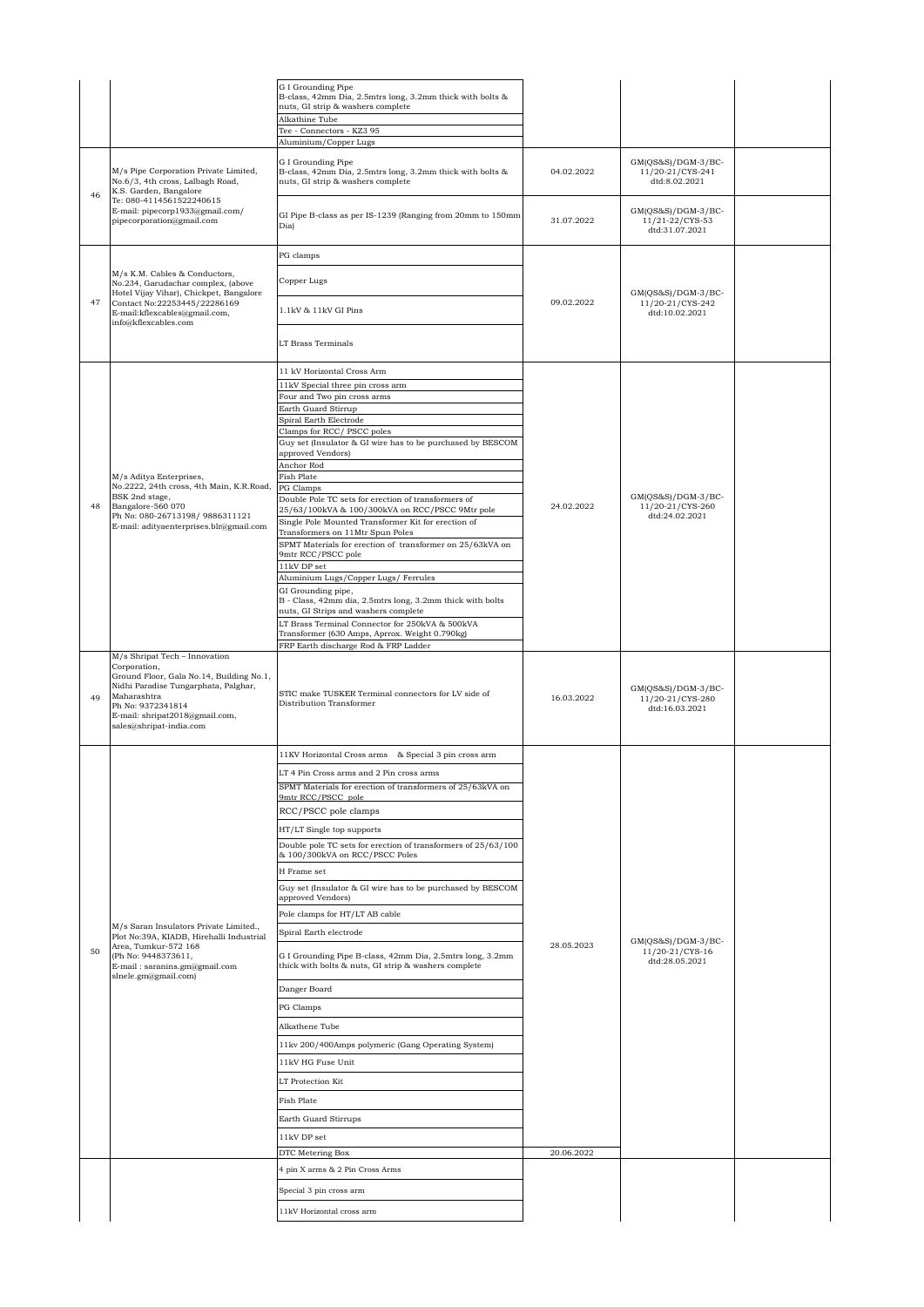|    |                                                                                                                        | 11kV DP set                                                                                                          |            |                                                          |  |
|----|------------------------------------------------------------------------------------------------------------------------|----------------------------------------------------------------------------------------------------------------------|------------|----------------------------------------------------------|--|
|    |                                                                                                                        | G I Grounding Pipe<br>B-class, 42mm Dia, 2.5mtrs long, 3.2mm thick with bolts &<br>nuts, GI strip & washers complete |            |                                                          |  |
|    |                                                                                                                        | Guy set (Insulator & GI wire has to be purchased by BESCOM<br>approved Vendors)                                      |            |                                                          |  |
|    |                                                                                                                        | HT/LT Single top support                                                                                             |            |                                                          |  |
|    | M/s Sri Varu Industries,<br>No.48, 1st phase, Sajeepalya, Nagarabhavi                                                  | H- frame set for fixing GOS                                                                                          |            | $GM(QS&S)/DGM-3/BC-$                                     |  |
| 51 | 2nd stage, Bangalore<br>Ph No:9901455924<br>Email:narendrababu631@gmail.com                                            | Fish Plate                                                                                                           | 06.07.2022 | 11/21-22/CYS-34 dtd:<br>07.07.2021                       |  |
|    |                                                                                                                        | PG clamps & RCC/PSCC pole clamp                                                                                      |            |                                                          |  |
|    |                                                                                                                        | Spacers for DTC wiring                                                                                               |            |                                                          |  |
|    |                                                                                                                        | Copper Lugs                                                                                                          |            |                                                          |  |
|    |                                                                                                                        | Danger Board                                                                                                         |            |                                                          |  |
|    |                                                                                                                        | Anti- climbing Device                                                                                                |            |                                                          |  |
|    |                                                                                                                        | Spiral Earth Electrode                                                                                               |            |                                                          |  |
|    |                                                                                                                        | SPMT material for erection of transformers of 25/63 kVA on 9mtr<br>RCC / PSCC poles                                  |            |                                                          |  |
|    |                                                                                                                        | Double pole TC set for erection of transformers of 25/63/100kVA<br>& 100/300kVA on 9mtr RCC/PSCC poles               |            |                                                          |  |
|    |                                                                                                                        | Single Pole Mounted Transformer Kit for erection of<br>Transformers on 11Mtr Spun Poles                              |            |                                                          |  |
|    |                                                                                                                        | 4 pin X arms & 2 Pin Cross Arms                                                                                      |            |                                                          |  |
|    |                                                                                                                        | Special 3 pin cross arm                                                                                              |            |                                                          |  |
|    |                                                                                                                        | 11kV Horizontal cross arm                                                                                            |            |                                                          |  |
|    |                                                                                                                        | $11\mathrm{kV}$ DP set                                                                                               |            |                                                          |  |
|    |                                                                                                                        | G I Grounding Pipe<br>B-class, 42mm Dia, 2.5mtrs long, 3.2mm thick with bolts &<br>nuts, GI strip & washers complete |            |                                                          |  |
|    |                                                                                                                        | Guy set (Insulator & GI wire has to be purchased by BESCOM<br>approved Vendors)                                      |            |                                                          |  |
|    | M/s Sagar Steel Private Limited, Plot<br>No.20, Stage II, Doddenkundi Industrial<br>Area, Bangalore -560048 Ph No:080- | HT/LT Single top support                                                                                             | 06.07.2022 |                                                          |  |
| 52 | 22269242,22267353,28524008<br>Email:<br>sagarsteelblr@yahoo.co.in,surpat@rediff.c<br>om.                               | H- frame set for fixing GOS                                                                                          |            | GM(QS&S)/DGM-3/BC-<br>11/21-22/CYS-35 dtd:<br>07.07.2021 |  |
|    |                                                                                                                        | Fish Plate                                                                                                           |            |                                                          |  |
|    |                                                                                                                        | RCC/PSCC pole clamp                                                                                                  |            |                                                          |  |
|    |                                                                                                                        | Earthing Materials pipe type for grounding                                                                           |            |                                                          |  |
|    |                                                                                                                        | Anchor rod                                                                                                           |            |                                                          |  |
|    |                                                                                                                        | SPMT material for erection of transformers of 25/63 kVA on 9mtr<br>RCC / PSCC poles                                  |            |                                                          |  |
|    |                                                                                                                        | Double pole TC set for erection of transformers of 25/63/100kVA<br>& 100/300kVA on 9mtr RCC/PSCC poles               |            |                                                          |  |
|    |                                                                                                                        | Single Pole Mounted Transformer Kit for erection of                                                                  |            |                                                          |  |
|    |                                                                                                                        | Transformers on 11Mtr Spun Poles<br><b>Hardware</b> materials                                                        |            |                                                          |  |
|    |                                                                                                                        |                                                                                                                      |            |                                                          |  |
|    | M/s Naresh Potteries,<br>Industrial area, G.T. Road,                                                                   | LT & HT G.I. Pin                                                                                                     |            |                                                          |  |
| 53 | Khurja-203131, UP.<br>Ph No: 9258066201/9258066202<br>E-mail: nareshpott@gmail.com                                     | PG clamps                                                                                                            | 29.07.2023 | GM(QS&S)/DGM-3/BC-<br>11/21-22/CYS-47 dtd:               |  |
|    |                                                                                                                        | Tension Clamp Three Bolted type for Rabbit/coyote Conductor                                                          |            | 29.07.2021                                               |  |
|    |                                                                                                                        | 11kV 400A Double Break GOS                                                                                           |            |                                                          |  |
|    |                                                                                                                        | Four Pin and Two Pin Cross Arms with pole clamp                                                                      |            |                                                          |  |
|    |                                                                                                                        | 11kV Horizontal Cross Arms and 11kV special 3 Pin<br>Cross Arms with pole clamp                                      |            |                                                          |  |
|    |                                                                                                                        | Guy set (Insulator & GI wire has to be purchased by<br>BESCOM approved Vendors)                                      |            |                                                          |  |
|    |                                                                                                                        | LT/HT Single Top Supports                                                                                            |            |                                                          |  |
|    |                                                                                                                        | 11kV DP set                                                                                                          |            |                                                          |  |
|    | M/s Pavan Industries, #7, Pete                                                                                         | Single Pole Mounted Transformer Materials for erection<br>of transformer of 25/63kVA on 9mtr RCC/PSCC pole           |            |                                                          |  |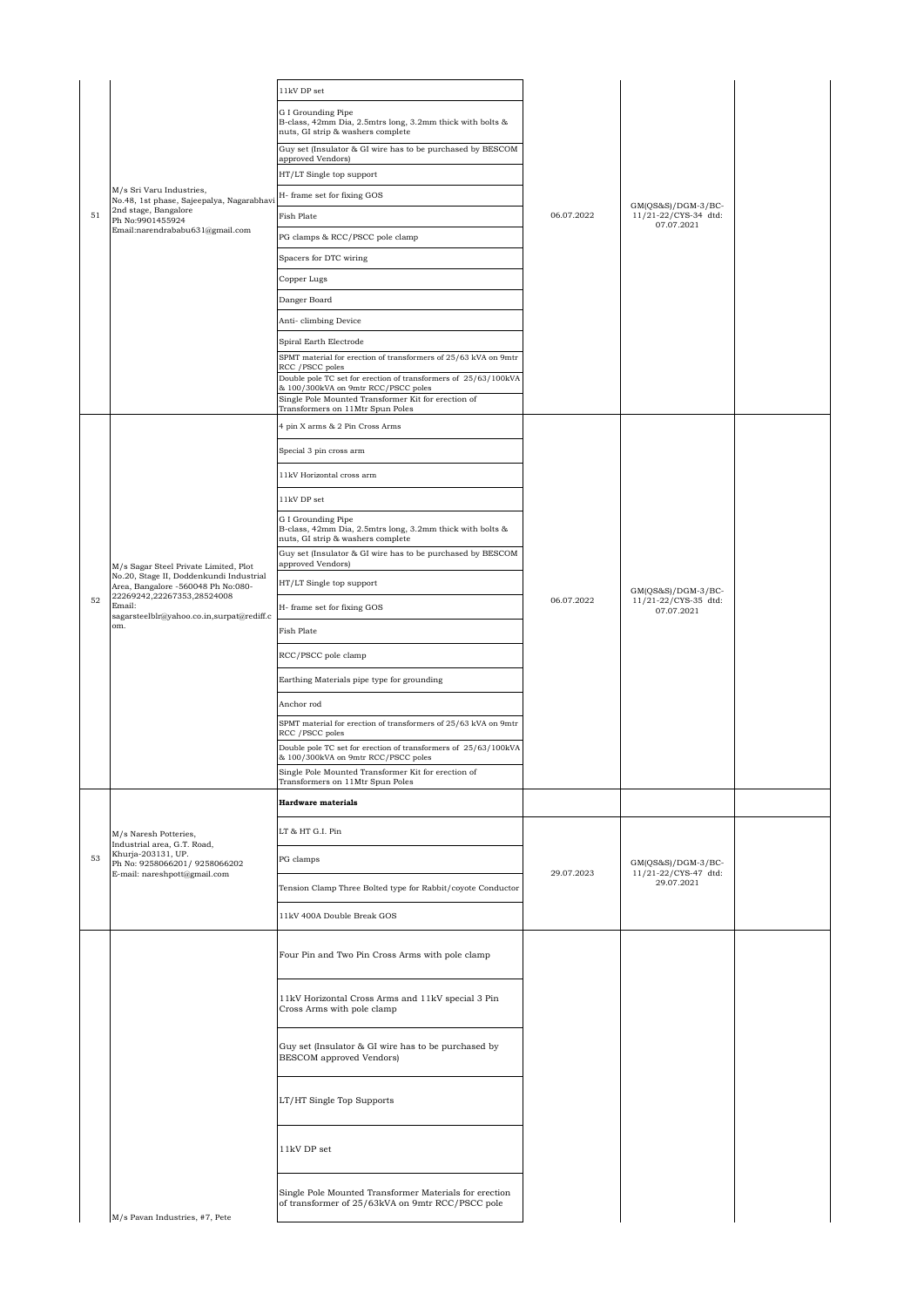| 54 | Channappa Industrial Estate, Magadi<br>Main Road, Kamakshipalya, Bangalore-<br>560079<br>Phone No: 9880844833/22<br>Email: pavanindustries2013@gmail.com | Double pole TC sets for erection of transformers of<br>25/63/100 & 100/300kVA using 9Mtr RCC/PSCC<br>Poles           | 28.07.2023 | $GM(QS&S)/DGM-3/BC-$<br>11/21-22/CYS-49 dtd:<br>29.07.2021 |  |
|----|----------------------------------------------------------------------------------------------------------------------------------------------------------|----------------------------------------------------------------------------------------------------------------------|------------|------------------------------------------------------------|--|
|    |                                                                                                                                                          | Single Pole Mounted Transformer Kit for erection of<br>Transformers on 11Mtr Spun Poles                              |            |                                                            |  |
|    |                                                                                                                                                          | G I Grounding Pipe                                                                                                   |            |                                                            |  |
|    |                                                                                                                                                          | B-class, 42mm Dia, 2.5mtrs long, 3.2mm thick with<br>bolts & nuts, GI strip & washers complete                       |            |                                                            |  |
|    |                                                                                                                                                          | H-frame set for fixing GOS                                                                                           |            |                                                            |  |
|    |                                                                                                                                                          | Fish plate                                                                                                           |            |                                                            |  |
|    |                                                                                                                                                          | PG clamps                                                                                                            |            |                                                            |  |
|    |                                                                                                                                                          | Spacers for DTC Wiring                                                                                               |            |                                                            |  |
|    |                                                                                                                                                          | Copper lugs                                                                                                          |            |                                                            |  |
|    |                                                                                                                                                          | Danger board                                                                                                         |            |                                                            |  |
|    |                                                                                                                                                          | Anti-climbing device                                                                                                 |            |                                                            |  |
|    |                                                                                                                                                          | Spiral Earth Electrode                                                                                               |            |                                                            |  |
|    |                                                                                                                                                          | Single Pole Mounted Transformer Kit for erection of<br>Transformers on 11Mtr Spun Poles                              |            |                                                            |  |
|    | M/s Excel Industries,<br>Sy No:159/1,                                                                                                                    | SPMT Materials for erection of transformer on 25/63kVA on                                                            |            |                                                            |  |
|    | Hulikere Gunnur,<br>Avverahalli Gate,                                                                                                                    | 9mtr RCC/PSCC pole<br>2 Pin & 4 Pin cross Arm                                                                        |            | $GM(QS&S)/DGM-3/BC-$                                       |  |
| 55 | Ramanagara Tq & Dist - 562159<br>(Contact No:                                                                                                            | 11kV Special 3 Pin Cross Arms<br>LT & HT single top support                                                          | 25.08.2023 | 11/21-22/CYS-70 dtd:<br>25.08.2021                         |  |
|    | 9886703137, 9845355699)<br>(E-mail: exelindustriesrmg@gmail.com)                                                                                         | Clamps for PSCC/RCC poles<br>Guy set (Insulator & GI wire has to be purchased by BESCOM                              |            |                                                            |  |
|    |                                                                                                                                                          | approved Vendors)<br>$H$ – frame set                                                                                 |            |                                                            |  |
|    |                                                                                                                                                          | 11kV DP set<br>11kV Horizontal cross arm                                                                             |            |                                                            |  |
|    |                                                                                                                                                          | 11kV Special 3 Pin Cross Arms                                                                                        |            |                                                            |  |
|    |                                                                                                                                                          | 2 Pin & 4 Pin cross Arm                                                                                              |            |                                                            |  |
|    |                                                                                                                                                          | LT & HT single top support                                                                                           |            |                                                            |  |
|    | M/s Shree Rama Electricals,                                                                                                                              | SPMT Materials for erection of transformer on 25/63kVA on<br>9mtr RCC/PSCC pole                                      |            |                                                            |  |
|    | No. 882, "Monika Nilaya",<br>13th Cross, Havanoor Extension,<br>Nagasandra Bangalore - 560073.                                                           | Double Pole TC sets for erection of transformers of<br>25/63/100kVA & 100/300kVA on RCC/PSCC 9Mtr pole               |            |                                                            |  |
| 56 | Factory Unit:<br>No.14/A, 14th cross, 1st stage, Peenya<br>Industrial Estate, Bangalore - 560058                                                         | Single Pole Mounted Transformer Kit for erection of<br>Transformers on 11Mtr Spun Poles                              | 25.08.2023 | $GM(OS&S)/DGM-3/BC-$<br>11/21-22/CYS-72 dtd:               |  |
|    | Contact No:<br>9844012618,9972926480, 8660318348,                                                                                                        | 11kV DP set                                                                                                          |            | 25.08.2021                                                 |  |
|    | 9449887607<br>E-mail: ddoreswamy1959@gmail.com                                                                                                           | $H$ – frame set                                                                                                      |            |                                                            |  |
|    |                                                                                                                                                          | Clamps for PSCC/RCC poles                                                                                            |            |                                                            |  |
|    |                                                                                                                                                          | G I Grounding Pipe<br>B-class, 42mm Dia, 2.5mtrs long, 3.2mm thick with bolts &<br>nuts, GI strip & washers complete |            |                                                            |  |
|    |                                                                                                                                                          | Spiral Earth Electrode                                                                                               |            |                                                            |  |
|    |                                                                                                                                                          | Guy set (Insulator & GI wire has to be purchased by BESCOM<br>approved Vendors)                                      |            |                                                            |  |
|    |                                                                                                                                                          | 11kV Horizontal cross arm                                                                                            |            |                                                            |  |
|    |                                                                                                                                                          | 11kV Special 3 Pin Cross Arms                                                                                        |            |                                                            |  |
|    |                                                                                                                                                          | 2 Pin & 4 Pin cross Arm                                                                                              |            |                                                            |  |
|    |                                                                                                                                                          | LT & HT single top support                                                                                           |            |                                                            |  |
|    |                                                                                                                                                          | SPMT Materials for erection of transformer on 25/63kVA on<br>9mtr RCC/ PSCC pole                                     |            |                                                            |  |
|    |                                                                                                                                                          | Double Pole TC sets for erection of transformers of<br>25/63/100kVA & 100/300 kVA on RCC/PSCC 9Mtr pole              |            |                                                            |  |
|    |                                                                                                                                                          | Single Pole Mounted Transformer Kit for erection of<br>Transformers on 11Mtr Spun Poles                              |            |                                                            |  |
|    | M/s Sri Anjaneya Fabrication,                                                                                                                            | $11\mathrm{kV}$ DP set                                                                                               |            |                                                            |  |
|    | Plot No.29, KIADB Industrial Area,<br>Obedenahalli, 3rd Phase, Doddaballapura<br>Taluk, Bangaluru Rural District - 561203                                | $H$ – frame set                                                                                                      |            | $GM(QS&S)/DGM-3/BC-$                                       |  |
| 57 | Contact No:<br>9845068875                                                                                                                                |                                                                                                                      | 13.09.2023 | 11/21-22/CYS-83 dtd:<br>13.09.2021                         |  |
|    | E-mail: tnagaraj.281109@gmail.com                                                                                                                        | PG clamps for Rabbit/Weasel/coyote conductor                                                                         |            |                                                            |  |
|    |                                                                                                                                                          | Clamps for PSCC/RCC poles                                                                                            |            |                                                            |  |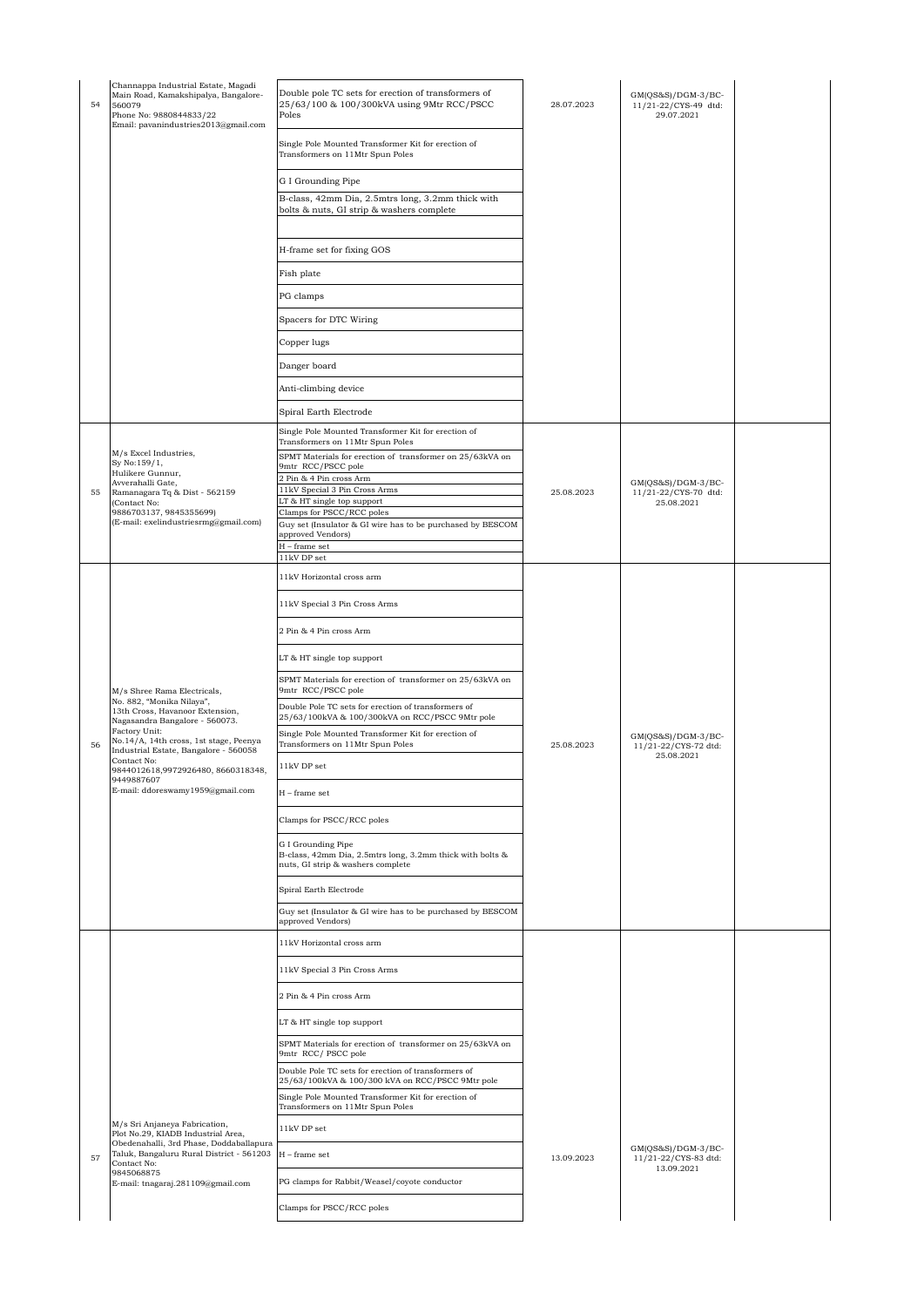|    |                                                                       | G I Grounding Pipe<br>B-class, 42mm Dia, 2.5mtrs long, 3.2mm thick with bolts &<br>nuts, GI strip & washers complete                                                        |            |                                                                 |                                    |
|----|-----------------------------------------------------------------------|-----------------------------------------------------------------------------------------------------------------------------------------------------------------------------|------------|-----------------------------------------------------------------|------------------------------------|
|    |                                                                       | Spiral Earth Electrode                                                                                                                                                      |            |                                                                 |                                    |
|    |                                                                       | Guy set (Insulator & GI wire has to be purchased by BESCOM<br>approved Vendors)                                                                                             |            |                                                                 |                                    |
|    |                                                                       | Spacers for Pole Mounted Transfer                                                                                                                                           |            |                                                                 |                                    |
|    |                                                                       | Brace and Fish Plate                                                                                                                                                        |            |                                                                 |                                    |
|    |                                                                       | 1.1kV & 11kV GI Pins                                                                                                                                                        |            |                                                                 |                                    |
|    |                                                                       | 11kV DP set                                                                                                                                                                 |            |                                                                 |                                    |
|    |                                                                       | SPMT Materials for erection of transformer on 25/63kVA on<br>9mtr RCC/PSCC pole                                                                                             |            |                                                                 |                                    |
|    |                                                                       | Double Pole TC sets for erection of transformers of<br>25/63/100kVA & 100/300 kVA on RCC/PSCC 9Mtr pole                                                                     |            |                                                                 |                                    |
|    |                                                                       | Single Pole Mounted Transformer Kit for erection of<br>Transformers on 11Mtr Spun Poles                                                                                     |            |                                                                 |                                    |
|    |                                                                       | LT & HT single top support                                                                                                                                                  |            |                                                                 |                                    |
|    | M/s Techmech Industries,<br>No: 136,                                  | 2 Pin & 4 Pin cross Arm                                                                                                                                                     |            |                                                                 |                                    |
| 58 | Shivafaram, Kamakshipalya, Magadi Main<br>Road, Bangalore - 560079    | Clamps for PSCC/RCC poles                                                                                                                                                   | 29.09.2023 | $GM(OS&S)/DGM-3/BC-$<br>11/21-22/CYS-93                         |                                    |
|    | Ph No:9945670443<br>E-mail:techmech@gmail.com                         | Earth Guard Stirrup                                                                                                                                                         |            | dtd:29.09.2021                                                  |                                    |
|    |                                                                       | 11kV 200A Single Break GOS                                                                                                                                                  |            |                                                                 |                                    |
|    |                                                                       | HG Fuse Unit                                                                                                                                                                |            |                                                                 |                                    |
|    |                                                                       | LT Protection kit                                                                                                                                                           |            |                                                                 |                                    |
|    |                                                                       | G I Grounding Pipe<br>B-class, 42mm Dia, 2.5mtrs long, 3.2mm thick with bolts &<br>nuts, GI strip & washers complete                                                        |            |                                                                 |                                    |
|    |                                                                       | Guy set (Insulator & GI wire has to be purchased by BESCOM<br>approved Vendors)                                                                                             |            |                                                                 |                                    |
|    |                                                                       | 11kV Special 3 Pin Cross Arms                                                                                                                                               |            |                                                                 |                                    |
|    |                                                                       | 11 kV Horizontal Cross Arm<br>4 Pin cross arm & 2 Pin cross arm                                                                                                             |            | GM(QS&S)DGM(El.,)-3)/BC-<br>11/21-22/Cys-97<br>dated:04.10.2021 |                                    |
|    |                                                                       | HT/LT Single top supports                                                                                                                                                   |            |                                                                 |                                    |
|    |                                                                       | 11kV DP set<br>Double Pole TC sets for erection of transformers of                                                                                                          |            |                                                                 |                                    |
|    |                                                                       | 25/63/100kVA & 100/300kVA on RCC/PSCC 9Mtr pole<br>Earth Guard Stirrup                                                                                                      |            |                                                                 |                                    |
|    |                                                                       | RCC/PSCC pole clamps                                                                                                                                                        |            |                                                                 |                                    |
|    | M/s Maxwell Electrical Engineers.,<br>Unit -1: Survey No:154,         | SPMT Materials for erection of transformers of 25/63kVA on<br>RCC/PSCC 9Mtr pole                                                                                            | 04.10.2023 |                                                                 |                                    |
| 59 | Kodigenahalli Indl. Area,<br>Machohalli Gate, Magadi Road,            | Guy set (Insulator & GI wire has to be purchased by BESCOM<br>approved Vendors)                                                                                             |            |                                                                 |                                    |
|    | Bangalore - 560091<br>(Mobile:9900129097, 9845010557) (E-             | Single Pole Mounted Transformer Kit forerection of<br>Transformers on 11Mtr Spun Pole                                                                                       |            |                                                                 |                                    |
|    | mail:perfectemf@gmail.com                                             | G I Grounding Pipe                                                                                                                                                          |            |                                                                 |                                    |
|    |                                                                       | B-class, 42mm Dia, 2.5mtrs long, 3.2mm thick with bolts &<br>nuts, GI strip & washers complete and Rod Earthing<br>Rod type of earthing using 40mm dia, 3mtr long MS rod as |            |                                                                 |                                    |
|    |                                                                       | ground rod, in earth pit of 300mm width and 3300mm depth<br>and using 50x6mm flat welded to ground rod as terminal &<br>connected to equipment                              |            |                                                                 |                                    |
|    |                                                                       | Spiral Earth Electrode                                                                                                                                                      |            |                                                                 |                                    |
|    |                                                                       | 11kV 200A Single Break GOS                                                                                                                                                  | 20.06.2022 |                                                                 |                                    |
|    |                                                                       | Four Pin and Two Pin Cross Arms                                                                                                                                             |            |                                                                 |                                    |
|    |                                                                       | 11kV Special three pin cross arm                                                                                                                                            |            |                                                                 |                                    |
|    |                                                                       | 1.1kV & 11kV GI pin                                                                                                                                                         |            |                                                                 |                                    |
|    |                                                                       | 11kV Horizontal cross arm                                                                                                                                                   |            |                                                                 |                                    |
|    |                                                                       | Guy set (Insulator & GI Wire has to be purchased by<br>BESCOM approved vendors)                                                                                             | 05.09.2022 | $GM(QS&S)/DGM-3/BC-$<br>11/21-22/CYS-99<br>dtd:12.10.2021       | 05.09.2022<br>$GM(QS&S)/DGM-3/BC-$ |
|    |                                                                       | G I Grounding Pipe<br>B-class, 42mm Dia, 2.5mtrs long, 3.2mm thick with<br>bolts & nuts, GI Pipe/strip & washers complete                                                   |            |                                                                 | 11/21-22/CYS-99<br>dtd:12.10.2021  |
|    |                                                                       | Earth Guard stirrup                                                                                                                                                         |            |                                                                 |                                    |
|    |                                                                       | Spiral Earth Electrode                                                                                                                                                      |            |                                                                 |                                    |
|    |                                                                       | LT & HT single top support                                                                                                                                                  |            |                                                                 |                                    |
|    |                                                                       | Clamps for RCC/PSCC poles                                                                                                                                                   |            |                                                                 |                                    |
|    | M/s Asian Fab Tec Limited,<br>Plot No.15, II phase, Peenya Industrial | Spacer for DTC wiring                                                                                                                                                       |            |                                                                 |                                    |
|    | Area,                                                                 |                                                                                                                                                                             |            |                                                                 |                                    |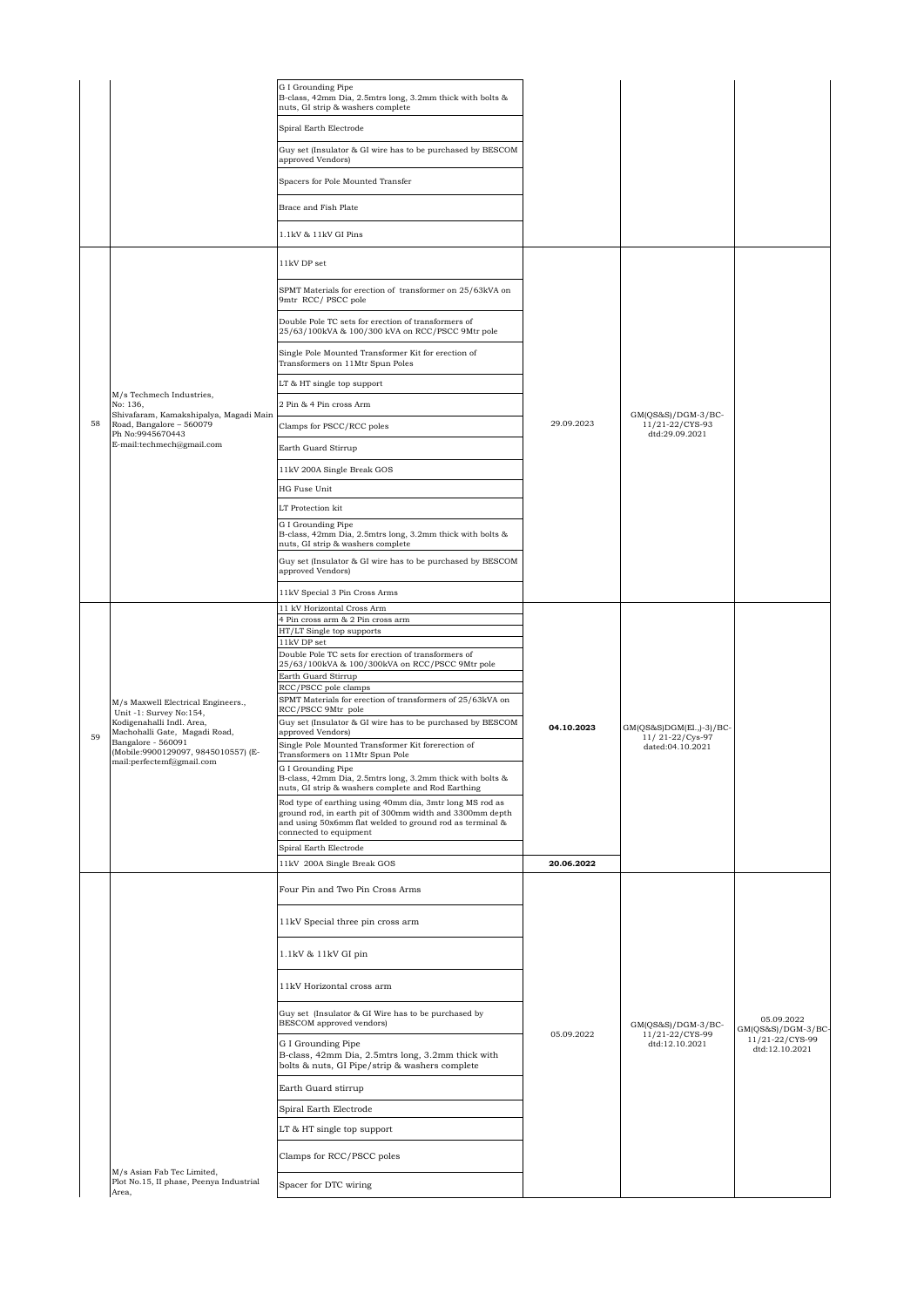| 60 | Bangalore - 58<br>Ph No. 9945239701,<br>23720304, 23724704<br>E-mail: asianfabtec@gmail.com                                                                      | SPMT Materials for erection of transformer on 25/63kVA<br>on 9mtr RCC/PSCC pole                                                                                                                   |            |                                                            |  |
|----|------------------------------------------------------------------------------------------------------------------------------------------------------------------|---------------------------------------------------------------------------------------------------------------------------------------------------------------------------------------------------|------------|------------------------------------------------------------|--|
|    |                                                                                                                                                                  | Double Pole TC sets for erection of transformers of<br>25/63/100kVA & 100/300kVA on RCC/PSCC 9Mtr pole                                                                                            |            |                                                            |  |
|    |                                                                                                                                                                  | H – frame set for fixing GOS for DP structure                                                                                                                                                     | 12.10.2023 |                                                            |  |
|    |                                                                                                                                                                  | 11kV DP set                                                                                                                                                                                       |            |                                                            |  |
|    |                                                                                                                                                                  | 3 GOS and 1 GOS Frame set for Spun pole with &<br>without transformers seating                                                                                                                    |            | $GM(QS&S)/DGM-3/BC-$<br>11/21-22/CYS-99<br>dtd:12.10.2021  |  |
|    |                                                                                                                                                                  | Prefabricated Platform for erection of 250kVA<br>Transformer on 11 mtr Spun Pole structure                                                                                                        |            |                                                            |  |
|    |                                                                                                                                                                  | Aluminium Lugs/Copper Lugs                                                                                                                                                                        |            |                                                            |  |
|    |                                                                                                                                                                  | G.I.Flat                                                                                                                                                                                          |            |                                                            |  |
|    |                                                                                                                                                                  | G.I.Pipe B-class as per IS-1239                                                                                                                                                                   |            |                                                            |  |
|    |                                                                                                                                                                  | Danger Board                                                                                                                                                                                      |            |                                                            |  |
|    |                                                                                                                                                                  | PG clamps                                                                                                                                                                                         |            |                                                            |  |
|    |                                                                                                                                                                  | Single Pole Mounted Transformer Kit for erection of<br>Transformers on 11 Mtr Spun Pole With & Without<br><b>Transformer Seating</b>                                                              | 18.08.2022 | $GM(QS&S)/DGM-3/BC-$<br>11/21-22/CYS-99<br>dtd:12.10.2021  |  |
|    |                                                                                                                                                                  | SPMT Materials for erection of transformer on 25/63kVA on<br>9mtr RCC/PSCC pole                                                                                                                   |            |                                                            |  |
|    |                                                                                                                                                                  | Double Pole TC sets for erection of transformers of<br>25/63/100kVA & 100/300kVA on RCC/PSCC 9Mtr pole<br>Single Pole Mounted Transformer Kit for erection of<br>Transformers on 11Mtr Spun Poles |            |                                                            |  |
|    |                                                                                                                                                                  | H-Frame set                                                                                                                                                                                       |            |                                                            |  |
|    |                                                                                                                                                                  | 11kV Special 3 Pin Cross Arms                                                                                                                                                                     |            |                                                            |  |
|    |                                                                                                                                                                  | 11kV Horizontal cross arm                                                                                                                                                                         |            |                                                            |  |
|    |                                                                                                                                                                  | LT 4 Pin and 2 Pin Cross Arms                                                                                                                                                                     |            |                                                            |  |
|    |                                                                                                                                                                  | Clamps for PSCC/RCC poles                                                                                                                                                                         |            |                                                            |  |
|    | M/s Spark Enterprises,                                                                                                                                           | Guy set (Insulator & GI wire has to be purchased by BESCOM<br>approved Vendors)                                                                                                                   |            | $GM(QS&S)/DGM-3/BC-$<br>11/21-22/CYS-103<br>dtd:22.10.2021 |  |
|    | Sy No.32, Kurubarahalli Byala, Sampige<br>Hosahalli Post, Turuvekere Tq, Tumkur<br>Dist-572225.<br>Phone No. 9731304951<br>Email: sparkenterprises.kbh@gmail.com | LT & HT Single top support                                                                                                                                                                        |            |                                                            |  |
| 61 |                                                                                                                                                                  | <b>Fish Plate</b>                                                                                                                                                                                 | 21.10.2022 |                                                            |  |
|    |                                                                                                                                                                  | GI Flat                                                                                                                                                                                           |            |                                                            |  |
|    |                                                                                                                                                                  | 1.1kV GI Pin                                                                                                                                                                                      |            |                                                            |  |
|    |                                                                                                                                                                  | Spiral Earth Electrode                                                                                                                                                                            |            |                                                            |  |
|    |                                                                                                                                                                  | PG clamps Rabbit/Weasel/Coyote Conductor                                                                                                                                                          |            |                                                            |  |
|    |                                                                                                                                                                  | Alkathine tubes                                                                                                                                                                                   |            |                                                            |  |
|    |                                                                                                                                                                  | Lugs                                                                                                                                                                                              |            |                                                            |  |
|    |                                                                                                                                                                  |                                                                                                                                                                                                   |            |                                                            |  |
|    |                                                                                                                                                                  | Danger Board                                                                                                                                                                                      |            |                                                            |  |
|    |                                                                                                                                                                  | G I Grounding Pipe<br>B-class, 42mm Dia, 2.5mtrs long, 3.2mm thick with bolts &<br>nuts, GI strip & washers complete                                                                              |            |                                                            |  |
|    |                                                                                                                                                                  | Double Pole TC sets for erection of transformers of<br>25/63/100kVA & 100/300kVA on RCC/PSCC 9Mtr pole                                                                                            |            |                                                            |  |
|    |                                                                                                                                                                  | Single Pole Mounted Transformer Kit for erection of<br>Transformers on 11Mtr Spun Poles                                                                                                           |            |                                                            |  |
|    |                                                                                                                                                                  | SPMT Materials for erection of transformers of 25/63kVA<br>on RCC/PSCC 9Mtr Pole                                                                                                                  |            |                                                            |  |
|    |                                                                                                                                                                  | 11kV Horizontal cross arm                                                                                                                                                                         |            |                                                            |  |
|    |                                                                                                                                                                  | LT & HT single top support                                                                                                                                                                        |            |                                                            |  |
|    | M/s Bhaskar Industries,                                                                                                                                          | Clamps for PSCC/RCC poles                                                                                                                                                                         |            |                                                            |  |
|    | #M4, Karur Industrial Area,<br>P.B. Road, Davangere-577006.                                                                                                      | 2 Pin & 4 Pin cross Arm                                                                                                                                                                           |            | GM(QS&S)DGM(El.,)-3)/                                      |  |
| 62 | Contact No:<br>9738302299                                                                                                                                        | 11kV Special 3 Pin Cross Arms                                                                                                                                                                     | 25.10.2023 | BC-11/21-22/Cys-104<br>dated:25.10.2021                    |  |
|    |                                                                                                                                                                  | Fish Plate                                                                                                                                                                                        |            |                                                            |  |
|    |                                                                                                                                                                  | 11kV DP set                                                                                                                                                                                       |            |                                                            |  |
|    |                                                                                                                                                                  | Spiral Earth electrode                                                                                                                                                                            |            |                                                            |  |
|    |                                                                                                                                                                  | PG Clamps                                                                                                                                                                                         |            |                                                            |  |
|    |                                                                                                                                                                  | G I Grounding Pipe<br>B-class, 42mm Dia, 2.5mtrs long, 3.2mm thick with<br>bolts & nuts, GI strip & washers complete                                                                              |            |                                                            |  |
|    |                                                                                                                                                                  | Guy set (Insulator & GI wire has to be purchased by<br><b>BESCOM</b> approved Vendors)                                                                                                            |            |                                                            |  |
|    |                                                                                                                                                                  | H - frame set                                                                                                                                                                                     |            |                                                            |  |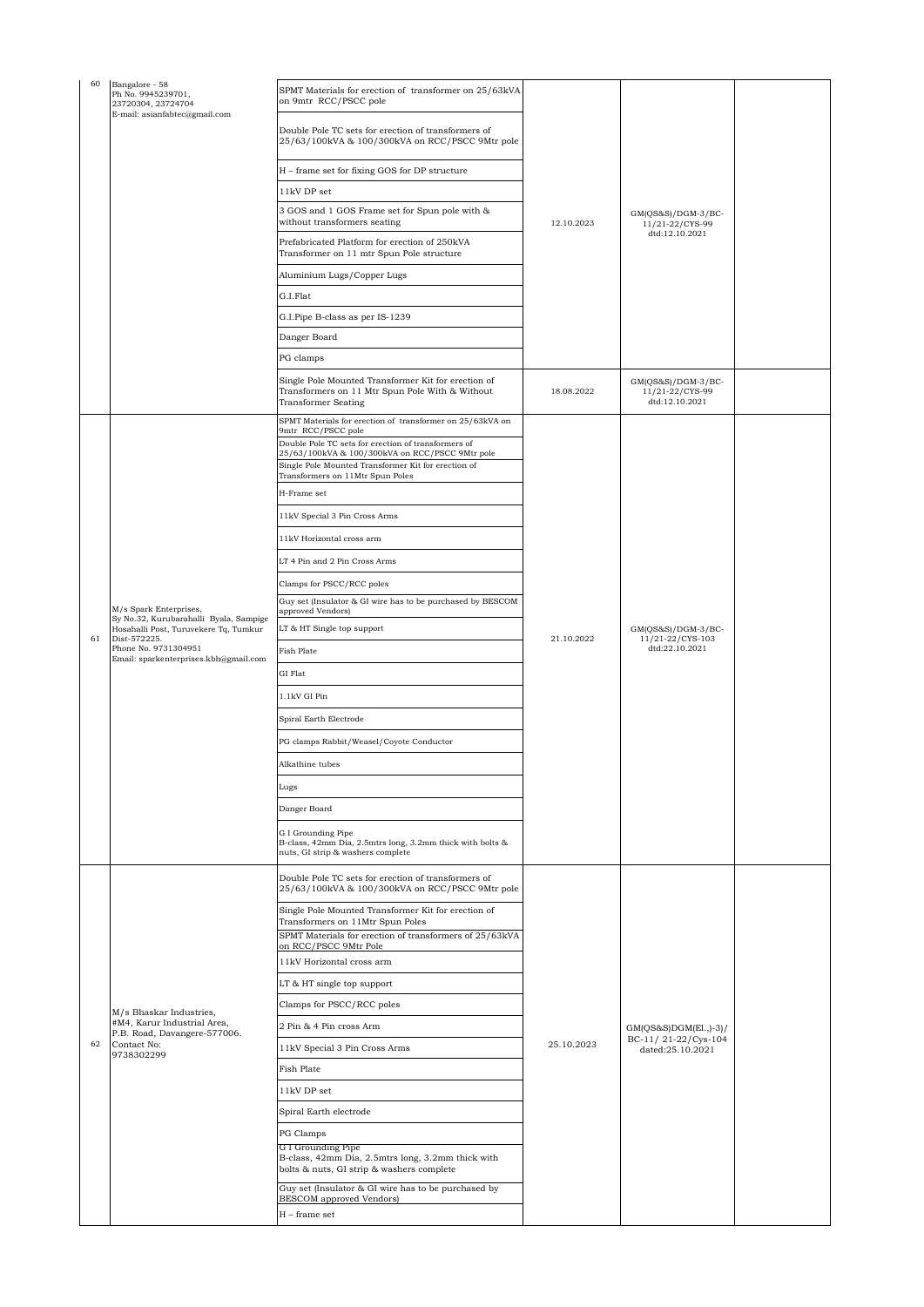|    |                                                                                  | 11kV Special three pin cross arm                                                                                     |                                                     |                                                           |  |
|----|----------------------------------------------------------------------------------|----------------------------------------------------------------------------------------------------------------------|-----------------------------------------------------|-----------------------------------------------------------|--|
|    |                                                                                  | 11kV Horizontal cross arm                                                                                            |                                                     |                                                           |  |
|    |                                                                                  | Guy set (Insulator & GI wire has to be purchased by BESCOM<br>approved Vendors                                       |                                                     |                                                           |  |
|    |                                                                                  | Earth Guard Stirrup                                                                                                  |                                                     |                                                           |  |
|    | M/s Aerial Power Transmission,<br>Plot No:45P, KIADB, Hirehalli Indl.Area,       | Spiral Earth Electrode                                                                                               |                                                     |                                                           |  |
|    |                                                                                  | G I Grounding Pipe<br>B-class, 42mm Dia, 2.5mtrs long, 3.2mm thick with bolts &<br>nuts, GI strip & washers complete |                                                     |                                                           |  |
|    |                                                                                  | Clamps for PSCC/RCC poles                                                                                            |                                                     |                                                           |  |
|    |                                                                                  | Four and Two pin cross arms                                                                                          |                                                     |                                                           |  |
|    |                                                                                  | Danger Board                                                                                                         |                                                     |                                                           |  |
| 63 | Tumkur-572168<br>Email: aerialpowertransmission<br>@gmail.com                    | LT & HT single top support                                                                                           | 08.11.2023                                          | $GM(QS&S)/DGM-3/BC-$<br>1/21-22/CYS-108<br>dtd:08.11.2021 |  |
|    |                                                                                  | 11kV DP set                                                                                                          |                                                     |                                                           |  |
|    |                                                                                  | H Frame for mounting GOS                                                                                             |                                                     |                                                           |  |
|    |                                                                                  | Single Pole Mounted Transformer Kit for erection of<br>Transformerson 11Mtr Spun Poles                               |                                                     |                                                           |  |
|    |                                                                                  | Double Pole TC sets for erection of transformers of<br>25/63/100kVA & 100/300kVA on RCC/PSCC 9Mtr pole               |                                                     |                                                           |  |
|    |                                                                                  | SPMT Materials for erection of transformer on 25/63kVA on<br>9mtr RCC/PSCC pole                                      |                                                     |                                                           |  |
|    |                                                                                  | Fish plate                                                                                                           |                                                     |                                                           |  |
|    |                                                                                  | Pole clamp for HT/LT AB cable                                                                                        |                                                     |                                                           |  |
|    |                                                                                  | Anticlimbing Device                                                                                                  |                                                     |                                                           |  |
|    |                                                                                  | 11kV Spun Pole Structure Materials with Single & 3 GOS                                                               |                                                     |                                                           |  |
|    |                                                                                  | Systems<br>11kV 400ADouble Break GOS                                                                                 |                                                     | $GM(QS&S)/DGM-3/BC-$<br>1/21-22/CYS-119<br>dtd:11.11.2021 |  |
|    |                                                                                  | Four and Two pin cross arms                                                                                          |                                                     |                                                           |  |
|    |                                                                                  | LT & HT single top support                                                                                           |                                                     |                                                           |  |
|    |                                                                                  | 11kV Special three pin cross arm                                                                                     |                                                     |                                                           |  |
|    |                                                                                  | RCC/PSCC pole clamps                                                                                                 |                                                     |                                                           |  |
|    |                                                                                  | 11kV Horizontal cross arm                                                                                            |                                                     |                                                           |  |
|    | M/s Guru Engineering Works,                                                      | G I Grouding Pipe<br>B-class, 42mm Dia, 2.5mtrs long, 3.2mm thick                                                    | 10.11.2023                                          |                                                           |  |
|    | #36, Channarasimhaiah Indl.Estate,<br>Maruthi Nagar, Magadi Main Road,           | Guy rod                                                                                                              |                                                     |                                                           |  |
| 64 | Kamakshipalya,<br>Bangalore - 560079                                             | SPMT Materials for erection of transformer of 25/63kVA<br>on 9mtr RCC/PSCC pole                                      |                                                     |                                                           |  |
|    | Contact No:9880750055                                                            | Double Pole TC sets for erection of transformersof<br>25/63/100kVA on RCC/PSCC 9Mtr pole                             |                                                     |                                                           |  |
|    |                                                                                  | PG clamps                                                                                                            |                                                     |                                                           |  |
|    |                                                                                  | Alkathine Tube                                                                                                       |                                                     |                                                           |  |
|    |                                                                                  | Copper Lugs & LT Brass Terminals                                                                                     |                                                     |                                                           |  |
|    |                                                                                  | H - frame set                                                                                                        |                                                     |                                                           |  |
|    |                                                                                  | 11kV DP set                                                                                                          |                                                     |                                                           |  |
|    |                                                                                  | Single Pole Mounted Transformer kit for erection of                                                                  |                                                     |                                                           |  |
|    |                                                                                  | Transformers on 11mtr Spun Poles<br>Four and Two pin cross arms                                                      |                                                     |                                                           |  |
|    |                                                                                  | 11kV Special three pin cross arm                                                                                     |                                                     |                                                           |  |
|    |                                                                                  | 11kV Horizontal cross arm                                                                                            |                                                     |                                                           |  |
|    |                                                                                  | LT & HT single top support                                                                                           |                                                     | BESCOM/GM(QS&S)/AE(T)                                     |  |
| 65 | M/s Sri Varu Industries, No: 12, 14th<br>cross, 3rd 'E', Main road, Cholurpalya, | RCC/PSCC pole clamps                                                                                                 | /BC-1/21-22/CYS-126<br>25.11.2023<br>dtd:26.11.2021 |                                                           |  |
|    | Bengaluru-560 023 Contact<br>No:9945150850                                       | Spiral Earth Electrode                                                                                               |                                                     |                                                           |  |
|    |                                                                                  | Double Pole TC sets for erection of transformersof<br>25/63/100kVA on RCC/PSCC 9Mtr pole                             |                                                     |                                                           |  |
|    |                                                                                  | Single Pole Mounted Transformer kit for erection of<br>Transformers on 11mtr Spun Poles                              |                                                     |                                                           |  |
|    |                                                                                  | SPMT Materials for erection of transformer of 25/63kVA<br>on 9mtr RCC/PSCC pole                                      |                                                     |                                                           |  |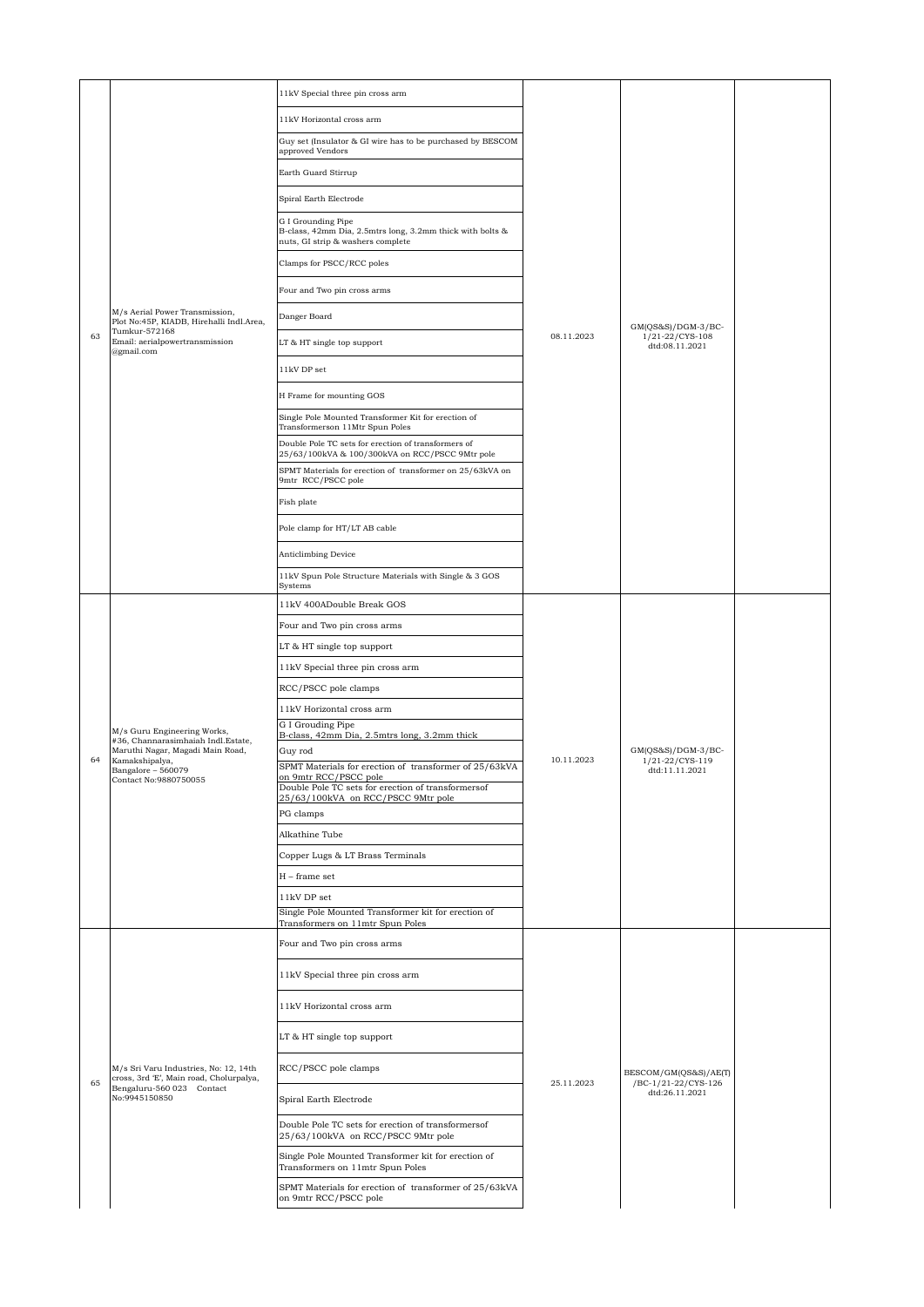|    |                                                                                                                                                                                                 | Guy set (Insulator & GI Wire has to be purchased by<br>BESCOM approved vendors)                                                                                           |            |                                                                                                                |  |
|----|-------------------------------------------------------------------------------------------------------------------------------------------------------------------------------------------------|---------------------------------------------------------------------------------------------------------------------------------------------------------------------------|------------|----------------------------------------------------------------------------------------------------------------|--|
| 66 | M/s Gugan Engineering,<br>No.708/720A, V V Ramu Estate,<br>Bommasandra Indl Area, Hosur Main<br>Road, Bangalore - 56099<br>Ph No: 9902559620/080-42090099 E-<br>mail:guganengineering@gmail.com | 11kV GOS Operating MS Handle (Swan Neck Turner) &<br>MS clamp                                                                                                             | 19.05.2026 | BESCOM/GM(QS&S)/AE(T)<br>/BC-11/21-22/CYS-134<br>dtd:13.12.2021<br>Subject to revalidation once<br>in 2 years) |  |
|    |                                                                                                                                                                                                 | 2 Pin Cross Arm & 4 Pin Cross Arm                                                                                                                                         |            |                                                                                                                |  |
|    |                                                                                                                                                                                                 | 11kV Special 3 Pin Cross Arm                                                                                                                                              |            |                                                                                                                |  |
|    |                                                                                                                                                                                                 | 11kV Horizontal Cross Arm                                                                                                                                                 |            |                                                                                                                |  |
|    |                                                                                                                                                                                                 | Clamps for RCC/ PSCC poles                                                                                                                                                |            |                                                                                                                |  |
|    |                                                                                                                                                                                                 | Earth Guard Stirrup                                                                                                                                                       |            |                                                                                                                |  |
|    | M/s Chaudeshwari Electrical Products,                                                                                                                                                           | Spiral earth electrode                                                                                                                                                    |            |                                                                                                                |  |
| 67 | Survey No:14/1, malekal Tirupathi village,<br>Kasaba Hobli, Arasikere- 573103, Hassan<br>Ph No: 9448923551                                                                                      | Danger Board                                                                                                                                                              | 20.12.2023 | BESCOM/GM(QS&S)/AE(T)<br>/BC-11/21-22/CYS-137<br>dtd:20.12.2021                                                |  |
|    |                                                                                                                                                                                                 | Spacers for DTC Wiring                                                                                                                                                    |            |                                                                                                                |  |
|    |                                                                                                                                                                                                 | SPMT Materials for erection of transformers of 25/63kVA on<br>9mtr RCC/PSCC                                                                                               |            |                                                                                                                |  |
|    |                                                                                                                                                                                                 | Single Pole Mounted Transformer Kit for erection of<br>transformers on 11Mtr Spun pole                                                                                    |            |                                                                                                                |  |
|    |                                                                                                                                                                                                 | Double pole TC sets for erection of transformers of 25/63/100<br>& 300kVA on RCC/PSCC Poles                                                                               |            |                                                                                                                |  |
|    |                                                                                                                                                                                                 | G I Grounding Pipe<br>B-class, 42mm Dia, 2.5mtrs long, 3.2mm thick with bolts &<br>nuts, GI strip & washers complete                                                      |            |                                                                                                                |  |
|    |                                                                                                                                                                                                 | Guy set (Insulator & GI Wire has to be purchased by BESCOM<br>approved vendors)                                                                                           |            |                                                                                                                |  |
|    | M/s Sri Lakshmi Venkateshwara<br>Electricals,<br>No.309/P2, 2nd phase KIABD,<br>6th A Road Industrial Area, Harohalli,<br>Kanakapura Taluk,<br>Ramnagara - 562112<br>Ph No: 9448063206          | Four Pin and Two Pin Cross Arms                                                                                                                                           |            | BESCOM/GM(QS&S)/AE(T)<br>/BC-11/21-22/CYS-139<br>dtd:20.12.2021                                                |  |
|    |                                                                                                                                                                                                 | 11kV special 3 Pin Cross Arms                                                                                                                                             |            |                                                                                                                |  |
|    |                                                                                                                                                                                                 | 11kV Horizontal Cross Arm with clamp, Bolt &Nuts                                                                                                                          |            |                                                                                                                |  |
|    |                                                                                                                                                                                                 | LT/HT Single Top Supports                                                                                                                                                 |            |                                                                                                                |  |
|    |                                                                                                                                                                                                 | Clamps for RCC/ PSCC poles                                                                                                                                                |            |                                                                                                                |  |
|    |                                                                                                                                                                                                 | Earth Guard Stirrup                                                                                                                                                       |            |                                                                                                                |  |
| 68 |                                                                                                                                                                                                 | Spiral earth electrode                                                                                                                                                    | 20.12.2023 |                                                                                                                |  |
|    |                                                                                                                                                                                                 | 11kV DP set                                                                                                                                                               |            |                                                                                                                |  |
|    |                                                                                                                                                                                                 | SPMT Materials for erection of transformers of 25/63kVA on<br>9mtr RCC/PSCC                                                                                               |            |                                                                                                                |  |
|    |                                                                                                                                                                                                 | Double pole TC sets for erection of transformers of 25/63/100<br>& 300kVA on RCC/PSCC Poles                                                                               |            |                                                                                                                |  |
|    |                                                                                                                                                                                                 | Single Pole Mounted Transformer Kit for erection of<br>transformers on 11Mtr Spun pole<br>G I Grounding Pipe<br>B-class, 42mm Dia, 2.5mtrs long, 3.2mm thick with bolts & |            |                                                                                                                |  |
|    |                                                                                                                                                                                                 | nuts, GI strip & washers complete<br>Guy set (Insulator & GI Wire has to be purchased by BESCOM<br>approved vendors)                                                      |            |                                                                                                                |  |
|    |                                                                                                                                                                                                 | 11 kV Horizontal Cross Arm                                                                                                                                                |            |                                                                                                                |  |
|    |                                                                                                                                                                                                 | 11kV Special three pin cross arm                                                                                                                                          |            |                                                                                                                |  |
|    |                                                                                                                                                                                                 | Four and Two pin cross arms                                                                                                                                               |            |                                                                                                                |  |
|    |                                                                                                                                                                                                 | Guy set (Insulator & GI wire has to be purchased by BESCOM<br>approved Vendors)                                                                                           |            |                                                                                                                |  |
|    |                                                                                                                                                                                                 | LT & HT single top support                                                                                                                                                |            |                                                                                                                |  |
|    |                                                                                                                                                                                                 | $11\mathrm{kV}$ DP set                                                                                                                                                    |            |                                                                                                                |  |
|    |                                                                                                                                                                                                 | Double Pole TC sets for erection of transformers of<br>25/63/100kVA & 100/300kVA on RCC/PSCC 9Mtr pole                                                                    |            |                                                                                                                |  |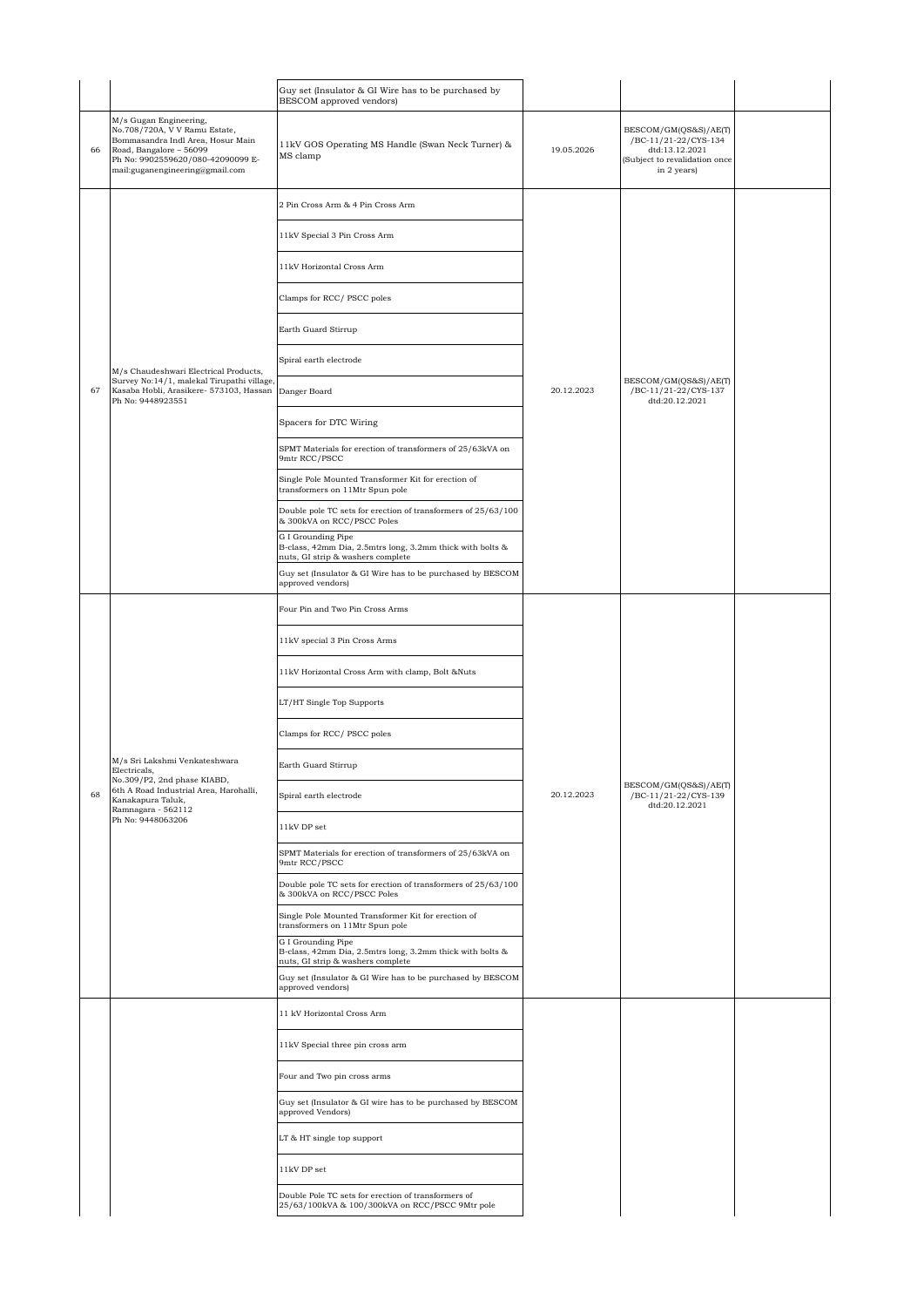|    |                                                                                                                                        | Single Pole Mounted Transformer Kit for erection of<br>Transformers on 11Mtr Spun Poles                                                                                                                                                                    |            |                                                                                       |                                                     |
|----|----------------------------------------------------------------------------------------------------------------------------------------|------------------------------------------------------------------------------------------------------------------------------------------------------------------------------------------------------------------------------------------------------------|------------|---------------------------------------------------------------------------------------|-----------------------------------------------------|
|    | M/s Manjunatha Industries,<br>Survey No: 77, Plot No: 1,2,3,4 & 5,<br>Beereshwara Complex, Karihobanahalli<br>Main Road,               | SPMT Materials for erection of transformer on 25/63kVA on<br>9mtr RCC/PSCC pole                                                                                                                                                                            |            |                                                                                       |                                                     |
|    |                                                                                                                                        | Earth Guard Stirrup                                                                                                                                                                                                                                        |            |                                                                                       |                                                     |
|    |                                                                                                                                        | GI Grounding pipe, B - Class, 42mm dia, 2.5mtrs long, 3.2mm<br>thick with bolts nuts, GI Strips and washers complete                                                                                                                                       |            |                                                                                       |                                                     |
| 69 | Peenya 2nd stage,<br>Bangalore-560 058<br>Ph No: 9972907828, 9353030303                                                                | H-frame set for fixing GOS                                                                                                                                                                                                                                 | 18.02.2023 | BESCOM/GM(QS&S)/AE(T)<br>/BC-11/21-22/CYS-140<br>dtd:23.12.2021                       |                                                     |
|    | E-mail:<br>manjunathaindustries9@gmail.com                                                                                             | Spacers for DTC wiring                                                                                                                                                                                                                                     |            |                                                                                       |                                                     |
|    |                                                                                                                                        | Copper Lugs/ Aluminium Lugs                                                                                                                                                                                                                                |            |                                                                                       |                                                     |
|    |                                                                                                                                        | Danger Board                                                                                                                                                                                                                                               |            |                                                                                       |                                                     |
|    |                                                                                                                                        | Anti-climbing device                                                                                                                                                                                                                                       |            |                                                                                       |                                                     |
|    |                                                                                                                                        | Spiral Earth Electrode                                                                                                                                                                                                                                     |            |                                                                                       |                                                     |
|    |                                                                                                                                        | 11kV, 200A Single Break GOS                                                                                                                                                                                                                                |            |                                                                                       |                                                     |
|    |                                                                                                                                        | Alkathine tube                                                                                                                                                                                                                                             |            |                                                                                       |                                                     |
|    |                                                                                                                                        | PG clamps                                                                                                                                                                                                                                                  |            |                                                                                       |                                                     |
|    |                                                                                                                                        | RCC/PSCC pole clamps                                                                                                                                                                                                                                       |            |                                                                                       |                                                     |
|    |                                                                                                                                        | Rod type of earthing using 40mm dia, 3mtr long MS rod as<br>ground rod, in earth pit of 300mm width and 3300mm depth<br>and using 50x6mm flat welded toground rod as terminal &<br>connected to equipmentground terminal using PVC Al wire as<br>specified |            |                                                                                       |                                                     |
|    | M/s Sri Venkateshwara Electricals,<br>#3, 2nd Cross, Yelenahalli, Begur Road,<br>Bangalore-560068. Contact<br>No:9945294639/9964051443 | 2 Pin Cross Arm & 4 Pin Cross Arm                                                                                                                                                                                                                          | 27.12.2022 | BESCOM/GM(QS&S)/AE(T)<br>/BC-11/21-22/CYS-143<br>dtd:27.12.2021                       |                                                     |
|    |                                                                                                                                        | 11kV Special 3 Pin Cross Arm                                                                                                                                                                                                                               |            |                                                                                       |                                                     |
|    |                                                                                                                                        | 11kV Horizontal Cross Arm                                                                                                                                                                                                                                  |            |                                                                                       |                                                     |
|    |                                                                                                                                        | Clamps for RCC/ PSCC poles                                                                                                                                                                                                                                 |            |                                                                                       |                                                     |
|    |                                                                                                                                        | LT & HT single top support                                                                                                                                                                                                                                 |            |                                                                                       |                                                     |
| 70 |                                                                                                                                        | Earth Guard Stirrup                                                                                                                                                                                                                                        |            |                                                                                       |                                                     |
|    | Email: venkateshwaraelectriclas123@<br>gmail.com                                                                                       | SPMT Materials for erection of transformers of 25/63kVA on<br>9mtr RCC/PSCC                                                                                                                                                                                |            |                                                                                       |                                                     |
|    |                                                                                                                                        | Single Pole Mounted Transformer Kit for erection of<br>transformers on 11Mtr Spun pole                                                                                                                                                                     |            |                                                                                       |                                                     |
|    |                                                                                                                                        | Double pole TC sets for erection of transformers of 25/63/100<br>& 300kVA on RCC/PSCC Poles                                                                                                                                                                |            |                                                                                       |                                                     |
|    |                                                                                                                                        | PG Clamps                                                                                                                                                                                                                                                  |            |                                                                                       |                                                     |
|    |                                                                                                                                        | $\operatorname{H-frame}$ set                                                                                                                                                                                                                               |            |                                                                                       |                                                     |
|    |                                                                                                                                        | G I Grounding Pipe<br>B-class, 42mm Dia, 2.5mtrs long, 3.2mm thick with bolts &<br>nuts, GI strip & washers complete                                                                                                                                       |            |                                                                                       |                                                     |
| 71 |                                                                                                                                        | Guy set (Insulator & GI Wire has to be purchased by BESCOM<br>approved vendors)                                                                                                                                                                            |            |                                                                                       |                                                     |
|    |                                                                                                                                        | 1.1kV class HR (Heat Resistant) PVC Insulated &<br>Unsheathed Aluminium wires multistrand single core lead<br>wire as per IS-694:2010                                                                                                                      |            | $GM(QS&S)/DGM-3/C-$<br>11/19-20/CYS-159<br>dtd:27.11.2019<br>(Subject to revalidation | 21.12.2022<br>GM(QS&S)/DGM-3/C-<br>11/20-21/CYS-196 |
|    |                                                                                                                                        | PVC wire 16sqmm to 240sqmm                                                                                                                                                                                                                                 | 27.09.2023 | every year)                                                                           | dtd:22.12.2020                                      |
|    |                                                                                                                                        | 2 Pin Cross Arm & 4 Pin Cross Arm                                                                                                                                                                                                                          |            |                                                                                       |                                                     |
|    |                                                                                                                                        | Clamps for RCC/ PSCC poles                                                                                                                                                                                                                                 |            |                                                                                       |                                                     |
|    |                                                                                                                                        | LT & HT single top support                                                                                                                                                                                                                                 |            |                                                                                       |                                                     |
|    |                                                                                                                                        | SPMT Materials for erection of transformer on 25/63kVA on<br>9mtr RCC/PSCC pole                                                                                                                                                                            |            |                                                                                       |                                                     |
|    |                                                                                                                                        |                                                                                                                                                                                                                                                            |            |                                                                                       |                                                     |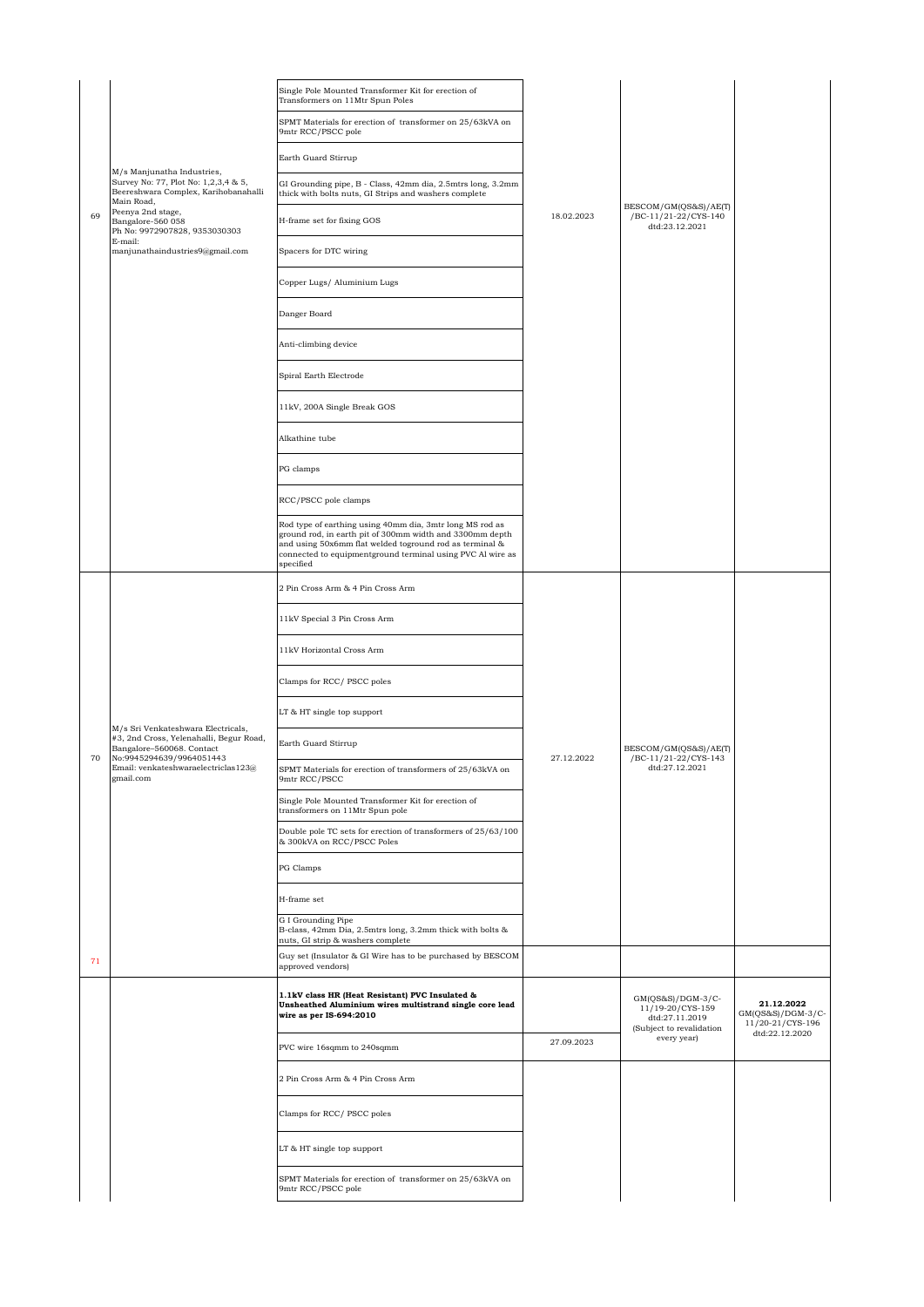|    |                                                                                                                                                             | Double pole TC sets for erection of transformers of 25/63/100<br>& 300kVA on RCC/PSCC Poles                                                          |            |                                                                 |  |
|----|-------------------------------------------------------------------------------------------------------------------------------------------------------------|------------------------------------------------------------------------------------------------------------------------------------------------------|------------|-----------------------------------------------------------------|--|
|    | M/s Vijai Engineering Company, 235-A,<br>Doddabyrappa street,<br>Palace guttahalli, Bangalore.<br>Phone No: 9844065549<br>Email: vijaienggcompany@gmail.com | 11kV DP set                                                                                                                                          |            |                                                                 |  |
|    |                                                                                                                                                             | PG clamps & Lugs                                                                                                                                     |            |                                                                 |  |
|    |                                                                                                                                                             | G I Grounding Pipe                                                                                                                                   |            |                                                                 |  |
|    |                                                                                                                                                             | B-class, 42mm Dia, 2.5mtrs long, 3.2mm thick with bolts &<br>nuts, GI strip & washers complete                                                       |            |                                                                 |  |
| 72 |                                                                                                                                                             | GI Pipes B-class as per IS 1239                                                                                                                      |            |                                                                 |  |
|    |                                                                                                                                                             | LT Protection kit                                                                                                                                    | 29.12.2023 | BESCOM/GM(QS&S)/AE(T)<br>/BC-11/21-22/CYS-144<br>dtd:29.12.2021 |  |
|    |                                                                                                                                                             | HG Fuse Unit                                                                                                                                         |            |                                                                 |  |
|    |                                                                                                                                                             | Spiral Earth Electrode                                                                                                                               |            |                                                                 |  |
|    |                                                                                                                                                             | Danger Board                                                                                                                                         |            |                                                                 |  |
|    |                                                                                                                                                             | Alkathine tubes                                                                                                                                      |            |                                                                 |  |
|    |                                                                                                                                                             | PVC Pipes as per IS-2509 and Bends                                                                                                                   |            |                                                                 |  |
|    |                                                                                                                                                             | 1.1kV & 11kV GI Pin                                                                                                                                  |            |                                                                 |  |
|    |                                                                                                                                                             | Spacers for DTC Wiring                                                                                                                               |            |                                                                 |  |
|    |                                                                                                                                                             | 11kV 400A Double Break GOS                                                                                                                           |            |                                                                 |  |
|    |                                                                                                                                                             | Guy set (Insulator & GI Wire has to be purchased by BESCOM<br>approved vendors)                                                                      |            |                                                                 |  |
|    |                                                                                                                                                             | 2 Pin & 4 Pin cross Arm                                                                                                                              |            | BESCOM/GM(QS&S)/AE)/<br>BC-11/21-22/CYS-148<br>dtd:06.01.2022   |  |
|    |                                                                                                                                                             | LT & HT single top support                                                                                                                           |            |                                                                 |  |
|    |                                                                                                                                                             | 11kV Horizontal cross arm                                                                                                                            |            |                                                                 |  |
|    |                                                                                                                                                             | 11kV Special 3 Pin Cross Arms                                                                                                                        |            |                                                                 |  |
|    |                                                                                                                                                             | Clamps for PSCC/RCC poles                                                                                                                            |            |                                                                 |  |
|    |                                                                                                                                                             | Single Pole Mounted Transformer Kit for erection of<br>Transformers on 11Mtr Spun Poles                                                              |            |                                                                 |  |
|    | M/s Venkatesh Steel Industries<br>Plot No.8D, KIADB Gamanagatti<br>Industrial Area, Hubballi-580025<br>Mob No:                                              | SPMT Materials for erection of transformer on 25/63kVA on<br>9mtr RCC/PSCC pole                                                                      |            |                                                                 |  |
| 73 | 9632265289, 984553448<br>E-mail:<br>info@ vsigl.com, sales@vsigl.com                                                                                        | Double Pole TC sets for erection of transformers of<br>25/63/100kVA & 100/300kVA on RCC/PSCC 9Mtr pole                                               | 06.01.2023 |                                                                 |  |
|    |                                                                                                                                                             | H - frame set for fixing GOS for DP structure                                                                                                        |            |                                                                 |  |
|    |                                                                                                                                                             | 11kV DP set                                                                                                                                          |            |                                                                 |  |
|    |                                                                                                                                                             | Anchor Rod                                                                                                                                           |            |                                                                 |  |
|    |                                                                                                                                                             | G I Grounding Pipe<br>B-class, 42mm Dia, 2.5mtrs long, 3.2mm thick with bolts &<br>nuts, GI strip & washers complete                                 |            |                                                                 |  |
|    |                                                                                                                                                             | Guy set (Insulator & GI wire has to be purchased by BESCOM<br>approved Vendors)                                                                      |            |                                                                 |  |
|    |                                                                                                                                                             | 3 GOS and 1 GOS Frame set for Spun pole with & without<br>transformers seating                                                                       |            |                                                                 |  |
|    |                                                                                                                                                             | Single Pole Mounted Transformer Kit for erection of<br>Transformers on 11Mtr Spun Pole<br>SPMT Materials for erection of transformers of 25/63kVA on |            |                                                                 |  |
|    |                                                                                                                                                             | 9mtr RCC/PSCC pole<br>Double pole TC sets for erection of transformers of 25/63/100<br>& 100/300kVA on RCC/PSCC Poles                                |            |                                                                 |  |
|    |                                                                                                                                                             | $11kV$ DP set $\,$                                                                                                                                   |            |                                                                 |  |
|    |                                                                                                                                                             | 4 Pin and 2 Pin Cross Arms<br>11 kV Horizontal Cross Arm                                                                                             |            |                                                                 |  |
|    |                                                                                                                                                             | Clamps for RCC/ PSCC poles                                                                                                                           |            |                                                                 |  |
|    |                                                                                                                                                             | Spiral Earth Electrode<br>LT/HT single top support                                                                                                   |            |                                                                 |  |
|    |                                                                                                                                                             |                                                                                                                                                      |            |                                                                 |  |